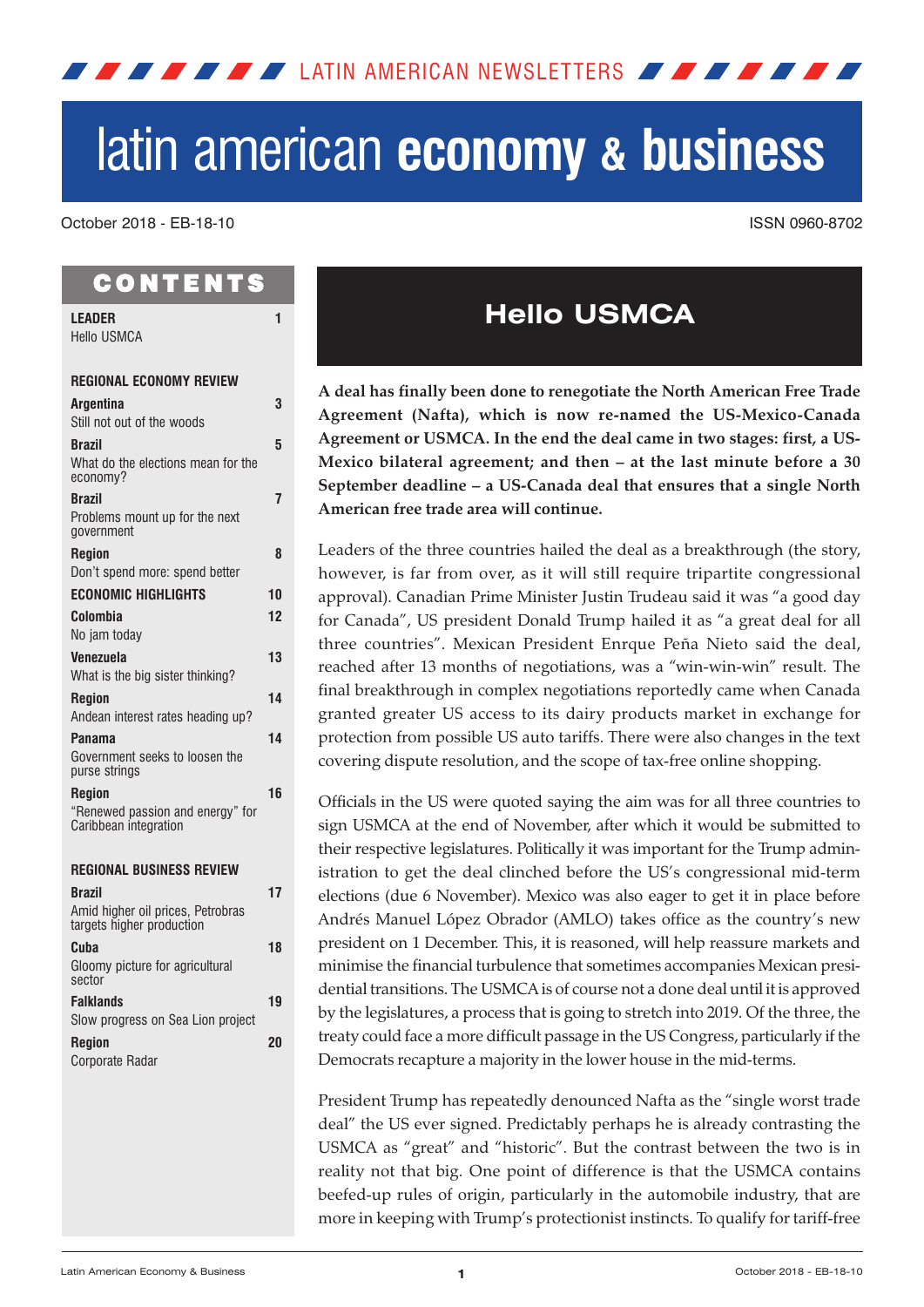treatment across the three countries automobiles will have to demonstrate 75% local content (up from 62.5% previously). Around 40%-45% of the labour value added in each car must come from factories that are paying its workers at least US\$16 per hour. These provisions may at the end of the day force some 're-shoring' of automobile industry jobs from Mexico back to the United States, which after all has been one of Trump's declared aims all along. However, how much, or how fast this will happen is open to some debate. The Mexican side can point to some loopholes. Even cars assembled by Mexican workers who are paid less than US\$16 per hour will still be able to enter the US on payment of an average WTO most-favoured-nation (MFN) tariff of only 2.5%, suggesting it will remain attractive to make cars in Mexico for export to the US. In addition a side agreement partially exempts Mexico and Canada from punitive US Section 232 tariffs – which the US president can invoke on national security grounds. This means that Mexico will be able to export a Section 232 tariff free quota of 2.6m vehicles every year, giving it significant space for growth from current levels (annual exports to the US are running at around 1.5m vehicles at present).

Initial reactions from within the automobile industry are that the USMCA largely preserves the status quo in North America. Higher local content rules are likely to have the biggest cost impact on European companies with Mexican assembly plants such as VW, BMW, and Mercedes. All companies will face slightly higher costs, which could push up car prices in the US market. In any case the industry faces other big structural shake-ups with uncertain effects, such as the looming transition to electric vehicles (EVs). Michelle Krebs of Autotrader said, "It's hard to imagine many new jobs in the US being created because of the US-Mexico-Canada trade deal. The pie is still healthy but it is shrinking a tad. The industry doesn't need more capacity."

Among the other changes enshrined in the USMCA is that there is now a "sunset clause" giving the treaty an end-date. It is a 16-year treaty, not the five years, renewable, that US negotiators had originally sought. The text says that in six years' time the three countries will formally review the workings of the agreement, to decide whether to extend its lifespan beyond 16 years. The final version of the text also reserves the use of independent panels for dispute resolution (such as ruling on anti-dumping cases), which the US had opposed.

#### **Good deal for AMLO?**

Agreement on the USMCA is being widely seen as a good sign for Mexico's transition to a new government on 1 December. It reassures the markets about Mexico's immediate economic future. Part of this job has already done by president-elect Andrés Manuel López Obrador (AMLO) who has toned down his left-wing rhetoric and adopted increasingly centrist and marketfriendly positions. Two oil-licensing rounds have been delayed, but the incoming government says a new one will be held in February next year. James Heath, an independent economist, has been named by AMLO's team as an appointee to the board of Banco de Mexico, the central bank. Press reports say the new government is planning to increase spending in 2019 by 7.5%, which would widen the fiscal deficit to 2.5%-3.0% of GDP, lower than had been feared by some analysts.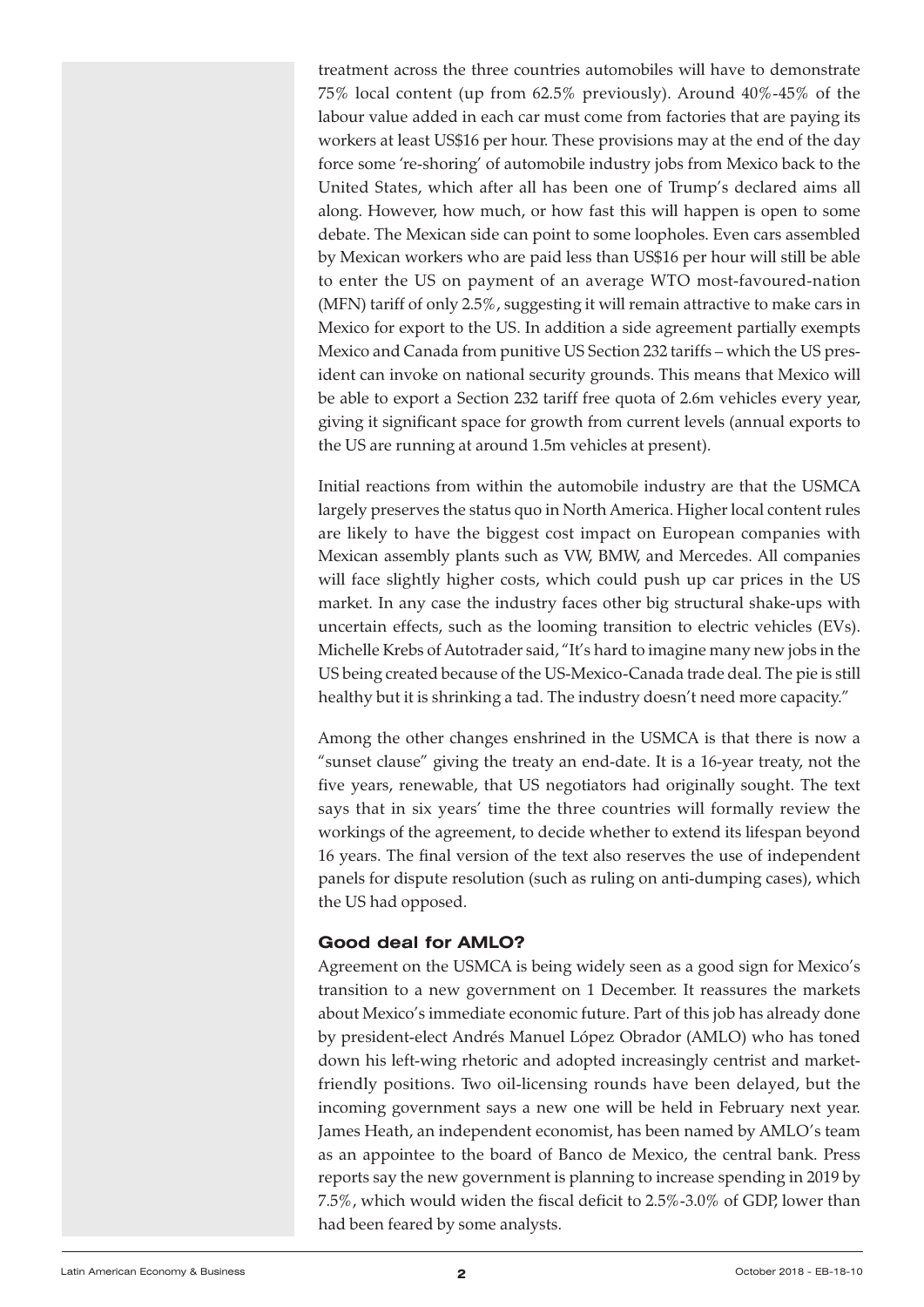#### **ARGENTINA**

#### **Still not out of the woods**

<span id="page-2-0"></span>**Argentina's economy had a terrible month in September. The government made new efforts to stabilise foreign currency markets and negotiated a bigger and more front-loaded International Monetary Fund (IMF) stand-by loan. But the abrupt departure of central bank president Luis Caputo rattled the markets and encouraged further falls in the peso's value. Everything indicates that even in the best scenario it will take until well into 2019 for the economy to be brought back on track.**

In an attempt to relieve the relentless pressure on the peso, Argentine officials spent most of September preparing a fiscally-tighter budget for 2019 and negotiating to strengthen the IMF stand-by agreement. Half way through these two tasks, and after only three months in the job, came the destabilising resignation of Luis Caputo, president of the central bank (Banco Central de la República Argentina- BCRA). On 17 September finance minister Nicolás Dujovne had presented the draft 2019 budget, which is subject to congressional approval. The draft contemplates an accelerated reduction of the fiscal deficit. The primary balance (excluding interest payments) is to be brought to zero for the first time in a decade, down from a deficit of 3.9% of GDP in 2017 and an estimated deficit of 2.7% in 2018. The faster-than-previously-planned tightening is to be achieved by a combination of spending cuts and increased taxes (such as the new tax on exports). With the budget Dujovne presented a fairly grim set of forecasts. He sees the Argentine economy contracting by 2.0% this year and by another 0.5% in 2019. Inflation, driven by currency depreciation, is expected to peak at 42% this year, falling to 23% in 2019.

Just as the government was finalising details of the enhanced IMF agreement, its plans were rocked on 25 September by Caputo's resignation from the BCRA, attributed to "personal reasons". President Mauricio Macri, in New York at the time for the UN general assembly and for meetings to reassure investors, tried to minimise the impact of the departure, suggesting it had been planned for some time. But extensive media leaks told a different story. According to these, Caputo and Dujovne, long standing rivals, had a series of disagreements over exchange rate policy. Dujovne and other officials are reported to have opposed the BCRA's open market currency interventions, selling dollars to try to stabilise the peso, on the grounds that it could run down the country's dwindling foreign currency reserves at too fast a pace. Guido Sandleris, a finance ministry official closely involved in the IMF negotiations was appointed as the new BCRA president. The official version coming out of Buenos Aires is that the Dujovne-Sandleris formula is at last able to present a unified front within the economic team.

Details of the enhanced IMF stand-by were announced the following day, on 26 September. The value of the stand-by package has been increased from US\$50bn to US\$57.1bn, confirming it as the largest stand-by ever approved by the IMF. Disbursements have also been rescheduled to make the package much more front-loaded. US\$15bn of the loan has already been disbursed. A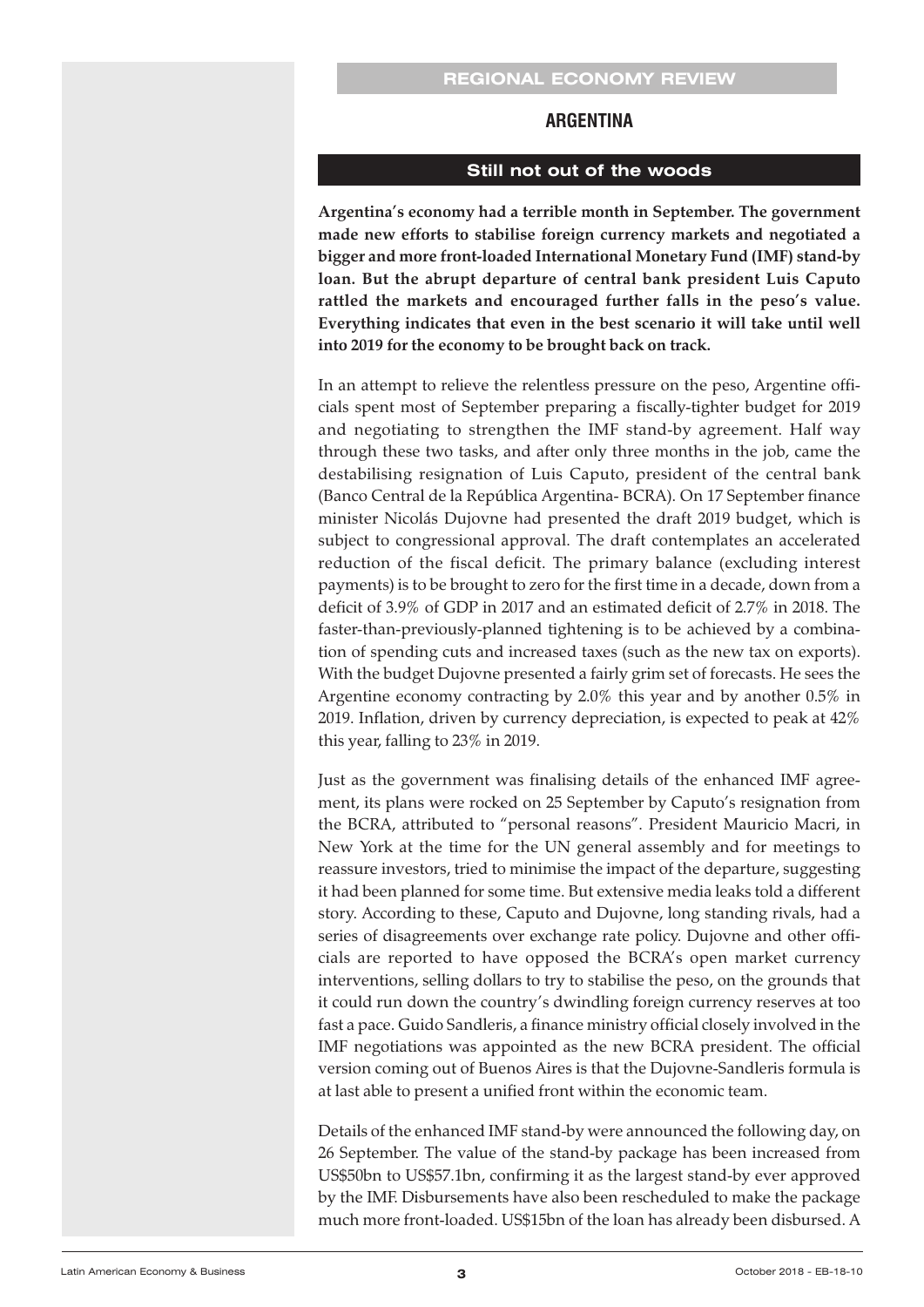further US\$35bn will be made available before the end of 2019. Analysts believe the package effectively eliminates the risk of Argentina defaulting on<br>x The short point, though, is that the credit that could be drawn down between now and end-19 covers that the **EXERATE CONFIDERATE:** the country should be able to cover all its expected the developer and the country should be developed to cover an incorporate of the control of the control of the country should be developed to the control of the control of the control of the control of the control of the c US\$40bn) without needing to raise new loans. However, analysts also point contained in next year out that some extra funding could still be required to bolster foreign currency For that some extra rations geed sum se required to solver reregived relay.<br>These reserves, particularly if the peso suffers further sell-offs.

**This explains the close focus on BCRA currency operations. In the words of**  $\frac{1}{2}$ The explana the close focus of Definitional operations. In the world's or floating exchange rate without intervention". However, she acknowledged that in the case of "extreme overshooting" there would be "limited intervention to prevent disorderly market conditions". Sandleris elaborated further saying that the aim will be to allow the peso to float freely within a band ranging between 34 and 44 pesos to the US dollar. The floor and ceiling of the ranging between 54 and 44 pesos to the US dollar. The floor and celling or the<br>band will be increased daily, at a rate equivalent to 3% a month. If the peso moves outside that band, the BCRA will be able to use up to US\$150m every day, allocated through currency auctions, to support the currency. Sandleris<br>exposureed another important changes the BCBA will sharden its inflation announced another important change: the BCRA will abandon its inflation-<br>announced another important change: the BCRA will abandon its inflationtargeting regime and instead aim to control the growth of the monetary base. **Example 2.1 This has been expanding at around 2% a month. The BCRA will hold the** 



Sources: Thomson Reuters, Capital Economics



**Chart 2: Consumer Prices & Monetary Base**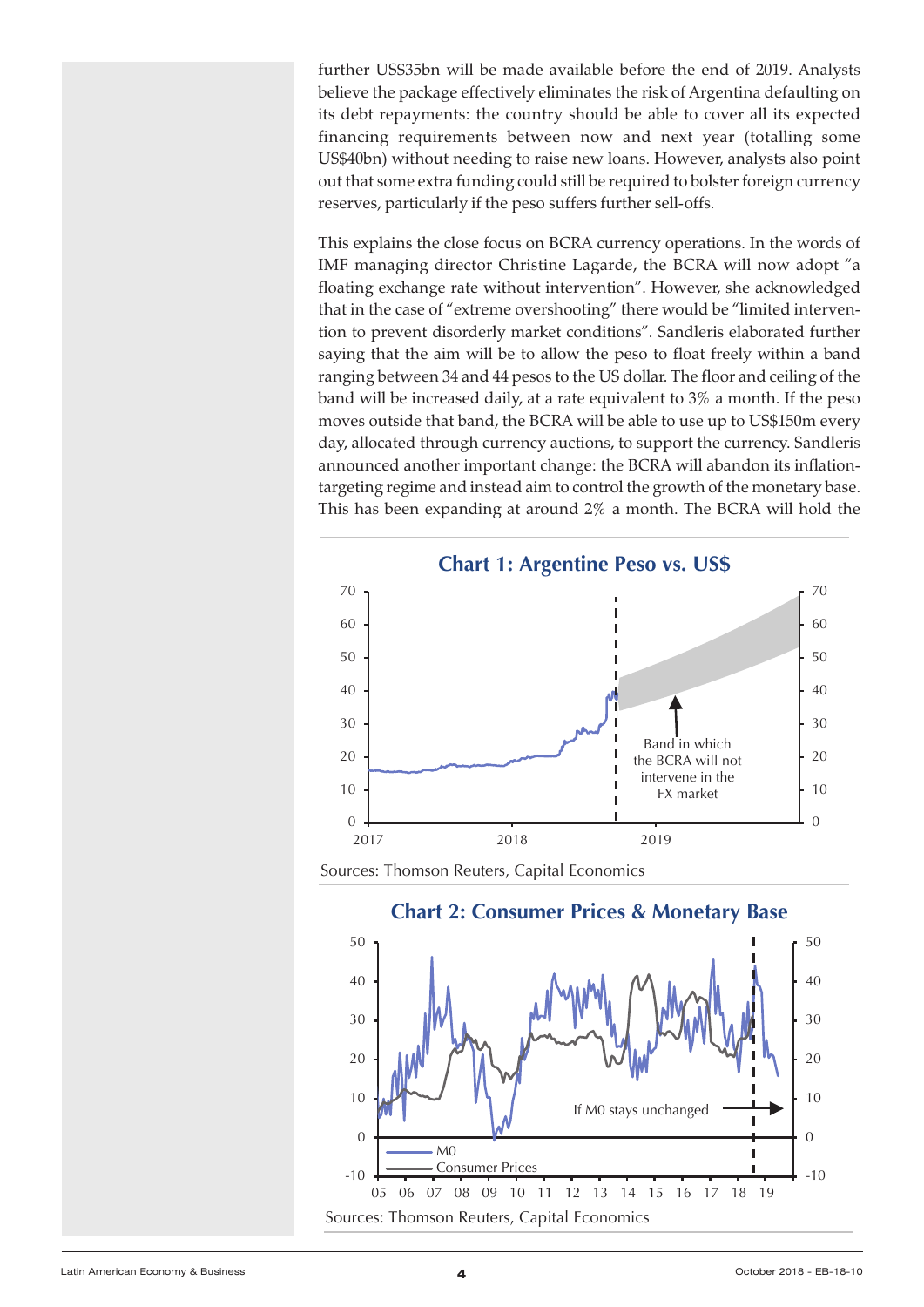<span id="page-4-0"></span>monthly increase to zero up to June next year. The new BCRA head said, "This will allow us to achieve the reduction in inflation and recover the stability and predictability that Argentina needs."

Reactions have been mixed. Worryingly, and despite the increased IMF support and tightening bond yields, the peso continued to lose value in the currency markets. Following the announcement the currency dropped by 6% in the week ending 28 September to 42.10 to the US dollar. This represented a 54.9% depreciation since the beginning of the year, bringing it close to the upper band that the BCRA had just announced. Consultancy Studio Ber said currency traders might be deliberately seeking to test the ceiling of the band, to assess the efficacy of the BCRA daily auctions.

To put it bluntly, there is a lot that could still go wrong. Consultancy Capital Economics has pointed out that history does not encourage optimism: Argentina has had 22 IMF deals since 1958 and "none have restored macroeconomic stability on a sustained basis." Perhaps the biggest problem is the requirement to make budget cuts in 2019, an electoral year. The proposed fiscal tightening is one of the sharpest ever attempted under an IMF programme. It is already being criticised by opposition parties, and by the labour movement (which held a 36-hour general strike from 24-25 September). The Macri administration may struggle to get it approved in Congress.

#### **BRAzIL**

#### **What do the elections mean for the economy?**

**The first round of what are possibly the most controversial and unpredictable Brazilian presidential elections in the last three decades will be held on 7 October (see sidebar). Most analysts believe no candidate will get more than 50% of the vote, therefore triggering a second-round run-off ballot that will be held on 28 October. The latest polls suggest the two main contenders will be Jair Bolsonaro (an extreme right winger representing the Partido Social Liberal – PSL) and Fernando Haddad of the left-wing Partido dos Trabalhadores – PT). In both cases there are more questions than answers about the economic policies they are likely to pursue.**

In the last weeks of the campaign Jair Bolsonaro (who was the victim of a stabbing attack at the beginning of September) and Fernando Haddad (who benefited from the endorsement of the popular former President Luiz Inacio Lula da Silva, himself banned from standing because of his conviction on corruption charges) have pulled away from the crowd. The two now look like the main contenders. A Datafolha poll conducted from 26-28 September put Bolsonaro in the lead with 28% support, followed by Haddad, who was closing the gap a little, on 22% support. Others could conceivably still push their way into contention (the most likely being another leftist, Ciro Gomes, on 11%, or centrist Geraldo Alckmin on 10%) but it does look as if they have missed the bus.

It is therefore conceivable that the next president of Brazil, the person in charge of the world's ninth-largest economy (and the biggest in Latin America) will be either Bolsonaro or Haddad. It is a prospect that strikes fear into some economists, while others are fairly sanguine. Elena Landau, an exdirector of BNDES, the country's state owned development bank, is among the former. "I'm extremely pessimistic that among the two leading candidates

Brazilians were going to the polls as this issue went to press. Official results are not yet available, but early indications are that Bolsonaro and Haddad will be going head to head in the second round. See our [LatinNews](https://latinnews.com/component/k2/itemlist/category/3.html?archive=true&archive_id=3) Daily and Latin [American](https://latinnews.com/component/k2/itemlist/category/33.html?archive=true&archive_id=33) **[Weekly](https://latinnews.com/component/k2/itemlist/category/33.html?archive=true&archive_id=33) Report for** up-to-date analysis of latest developments.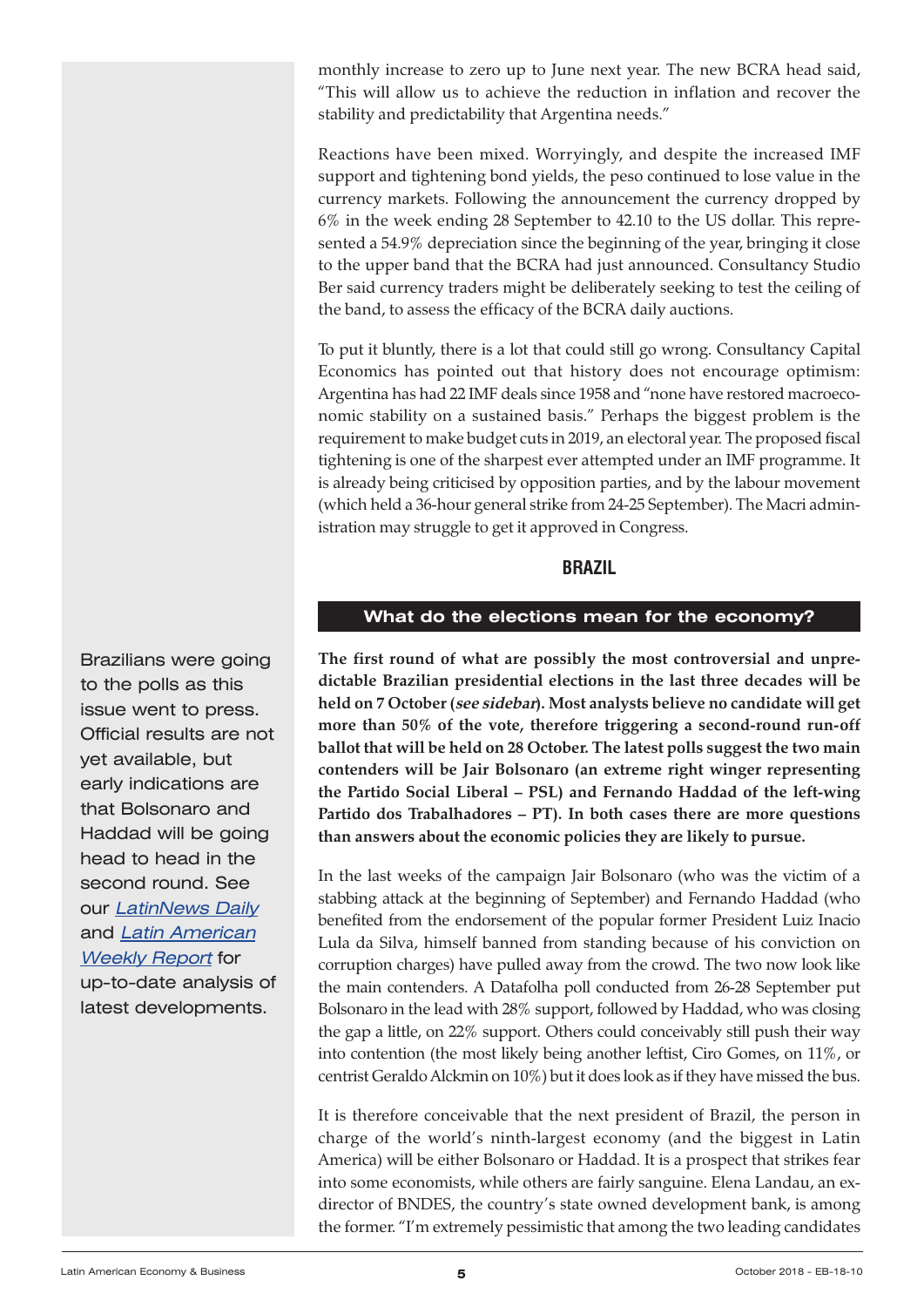one, Fernando Haddad, has the same economic proposals which didn't work in the past and the other, Jair Bolsonaro, is an anti-PT adventurer who has told us nothing about his economic programme. We are leaping into the dark," she said at a recent conference. Marcos Lisboa, a director of Insper University in São Paulo, shared that pessimistic outlook. He stressed the failure of all candidates to engage in serious debate about the country's problems including the pressing need for social security reform. "I do not feel represented by either of these two candidates and did not expect after 54 years to be witnessing an election such as this one we are currently seeing" he concluded.

Those that feel less worried about the future appear to be basing their hopes on benign assumptions about what the two men might do once in office. Opponents of Haddad stress that his party, the PT, which was in office for over a decade from 2003-2016, is associated with tax-and-spend policies which took the fiscal deficit up to 10% of GDP and which, after the end of the commodities boom, plunged Brazil into the crippling recession of 2015 and 2016, the steepest experienced in its modern history. The PT is also deeply tainted by corruption. Haddad himself faces allegations that he accepted improper campaign contributions in 2012. In the polarised atmosphere of a bitter election campaign some of Haddad's opponents claim he will follow the path of Venezuela's 'Bolivarian' regime that has destroyed democratic rule and almost entirely destroyed the Venezuelan economy. To emphasise their narrative of dangerous radicalism they also highlight that Haddad's vice-presidential running mate, Manuela D'Avila, is a member of the Brazilian Communist party.

But there is an alternative, much more benign narrative about Haddad. This is that he is positioning himself more moderately than his party (if he is to win he will in any case need to appeal to the political centre). He has been talking to investors and acknowledging Brazil's need for fiscal disciple. Some say this as-yet vague move to the centre may be modelled on the successful presidential campaign fought by the Mexican left winger, Andrés Manuel López Obrador (AMLO), who, despite his ideological background has nevertheless sought to win over the business community with promises to respect the autonomy of the central bank and pursue public sector austerity. Haddad, an economics and philosophy graduate, has a reasonably good track record as education minister (2005-2012) and as mayor of São Paulo (2013-2017). As mayor he was a pragmatist who renegotiated the city's debts. In the end, he proved to be much more of a centrist than a left-wing firebrand.

Economists and business leaders who pronounce themselves relaxed about a Bolsonaro presidency have also come up with their alternative benign narrative. Haddad may be seen as a Brazilian AMLO. But business community supporters of Bolsonaro sell their man as a Brazilian Donald Trump. This boils down to saying that despite making a stream of racist, sexist, and anti-immigrant comments, expressing nostalgia for military rule, and proposing extreme security policies (such as distributing arms to the population and encouraging police to murder criminals) the candidate will at the end of the day be good for business, cutting taxes and pursuing radical pro-market policies, including a vast privatisation programme to slim down Brazil's public sector.

A recent survey by investment bank XP conducted among financial market operators showed that 48% now believe Bolsonaro will win the elections, compared with a minuscule 3% a year earlier. Robson Braga de Andrade,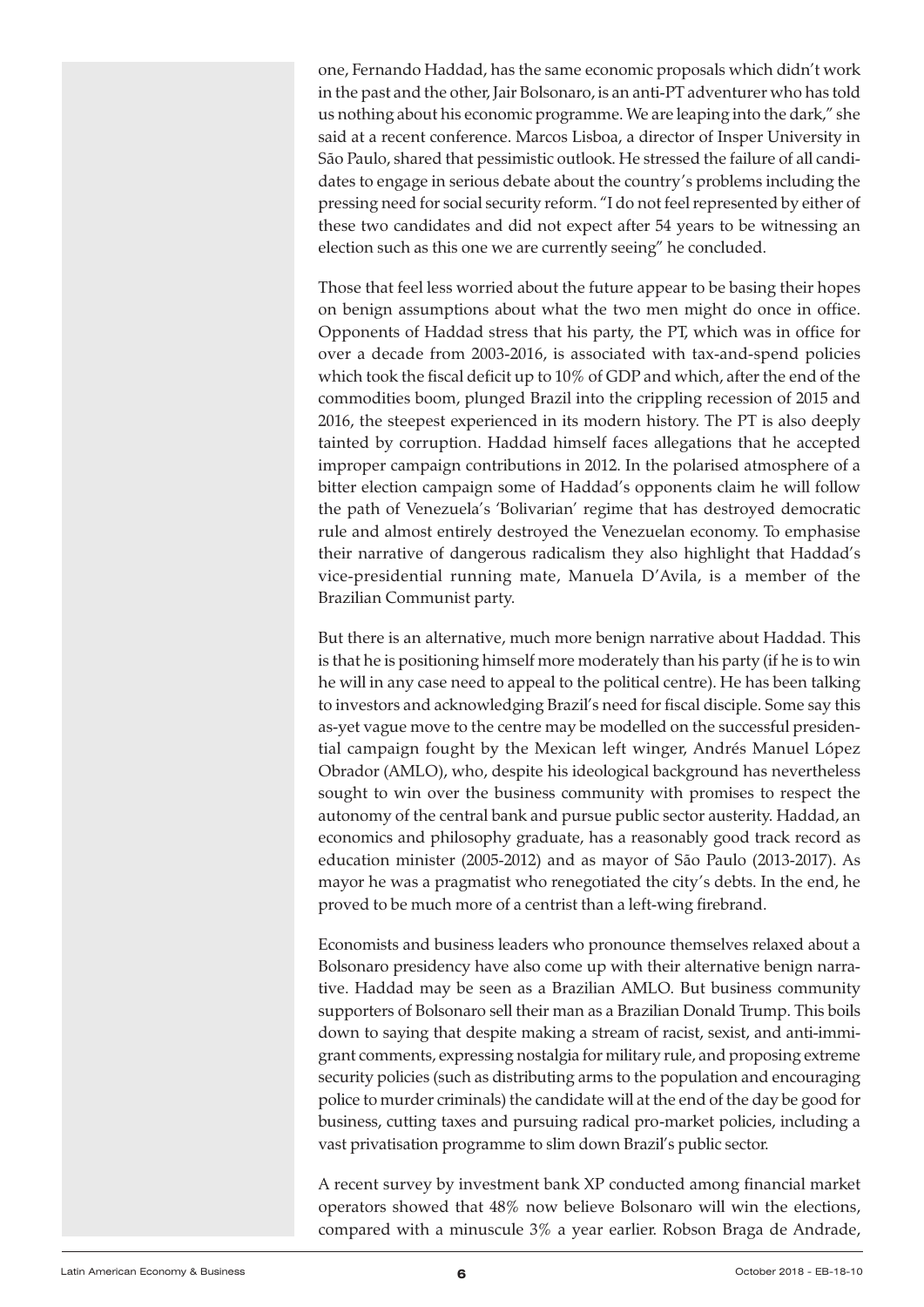<span id="page-6-0"></span>chair of CNI, Brazil's national confederation of industry, recently said Bolsonaro's attitude "could help solve some of the issues that are out of control. We're not worried about the right wing. We want a president who can put the economy back on track." The problem, however, is that the candidate has repeatedly said he knows nothing of economics, and has often contradicted himself on economic issues. Those in the business community who look forward to a Bolsonaro victory are really basing their confidence on one man, Bolsonaro's economic policy adviser, Paulo Guedes. Guedes could be described as Brazil's Chicago boy in-the-making. Bolsonaro has said that if he wins, he will appoint Guedes as a "super-minister" of the economy. An economist with a PhD from the University of Chicago, Guedes advocates radical free market policies, deep public sector spending cuts, an independent central bank, and a sweeping privatisation programme that could even see state oil company Petrobras being sold off.

Yet Bolsonaro and Guedes make a strikingly odd couple and there are doubts about the durability of the bond between them. The candidate has in the past opposed all privatisations and described high interest rates as a bankers' conspiracy against the poor. This, together with his resource nationalism, sits uncomfortably with his advisor's market-friendly stance. Roberto Simon, a Brazil expert at the US-based Americas Society/Council of the Americas (AS-COA) says that if Bolsonaro wins it is unlikely that Guedes will remain in the government for years "or even for months". He also notes that any radical reforms will have to be negotiated with what looks like remaining a conservative Congress – a process that will take time and require compromise that Bolsonaro is ill-suited to make. A Bolsonaro administration will lack a congressional majority and will need to strike alliances (a Haddad government might be slightly better off on that front, but will also fall well short of an automatic majority). There were already signs of tension in the Bolsonaro camp in late September, when Guedes said he planned to re-introduce a financial transactions tax, known as the CPMF. Bolsonaro's team immediately responded that no such move was under consideration.

#### **BRAzIL**

#### **Problems mount up for the next government**

**Whoever wins the presidency will face major challenges to get the economy back on a growth path. The biggest single challenge is likely to be fiscal reform.**

Back in July this year the IMF carried out an Article IV consultation on the state of the Brazilian economy. Despite the measured and technical language, the Fund made it clear that the country is in desperate need of fiscal and other reforms. Acknowledging that a modest recovery was under way, the Fund said "the economy is underperforming relative to its potential, public debt is high and increasing, and, more importantly, medium-term prospects remain uninspiring, absent further reforms". It noted that even if last year's constitutional amendment freezing government spending at 2016 levels is honoured, public debt is expected to continue rising and will peak at above 90% of GDP in 2023. The non-financial public sector (NFPS) fiscal deficit was estimated at 8.5% of GDP (current estimates put it a little higher at 9.0% of GDP).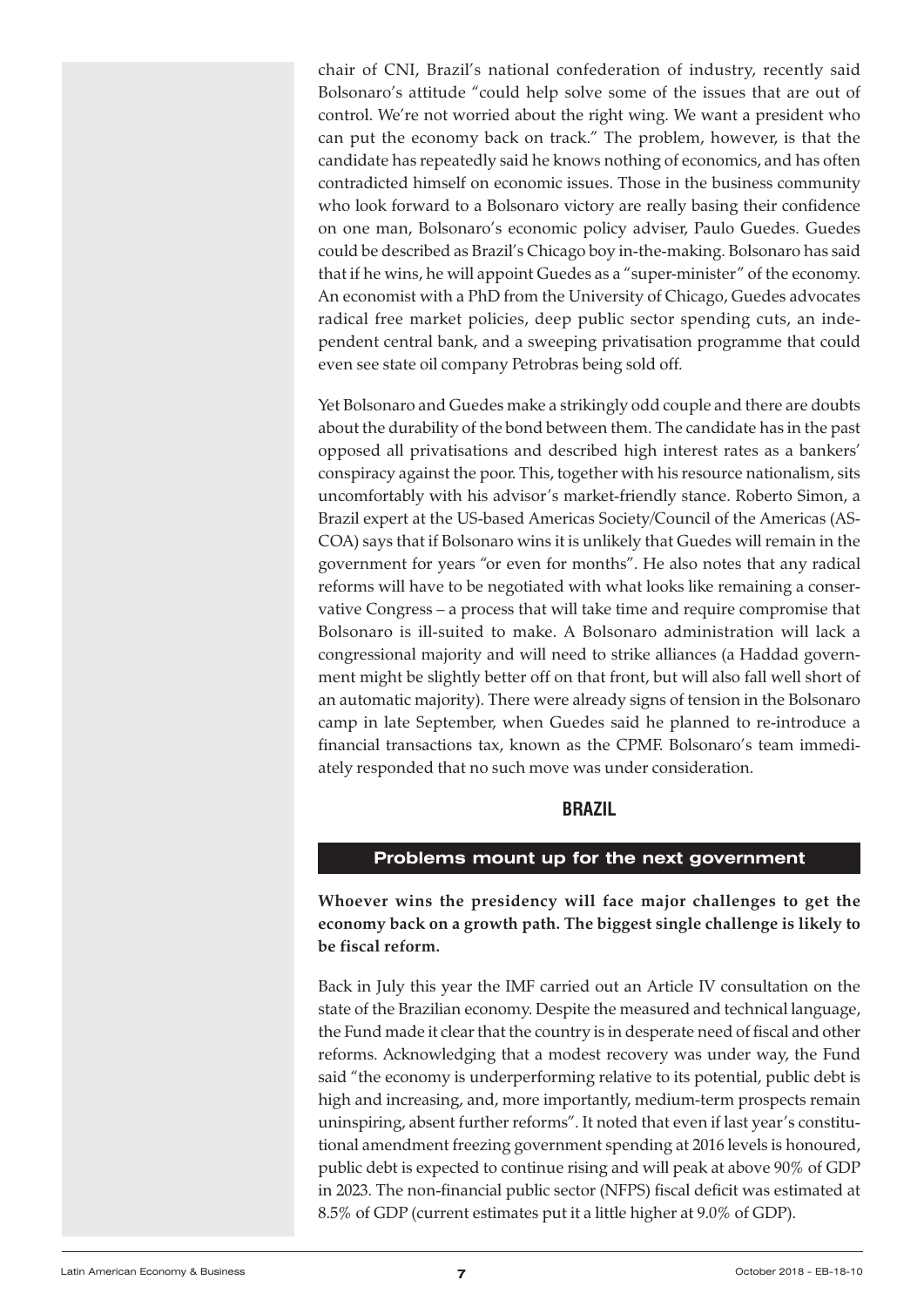<span id="page-7-0"></span>In a recent public discussion Monica de Bolle, a Brazilian economist who is director of Latin American studies and emerging markets at John Hopkins University, made an interesting comparison with Argentina. Brazil's southern neighbour is in the midst of a massive financial and currency crisis, partly because it is running a deficit equivalent to 5% of GDP. Yet Brazil, which so far has avoided a similar run on the currency, has a deficit almost twice as large. Part of the explanation for the different market reactions is that Argentina has larger foreign currency debts than Brazil does; in Brazil the public debt is mainly held in local currency. But De Bolle insists that Brazil's deficit is unsustainable. The next government needs to do something.

In principle that 'something' is pretty obvious. Brazil needs to come up with a combination of spending cuts and tax increases. However, in practice the process is complex and difficult. At around 32% of GDP Brazil's tax burden is already excessively high, meaning further increases would likely have a negative impact on the economy. The tax and spending system is also heavily regressive, to the extent that the Brazilian state has been described as 'Robin Hood in reverse'. According to Rozane Siqueira of the Federal University of Pernambuco, government transfers favour the rich rather than the poor. The government spends more than a third of its tax revenue on pensions, of which 53% goes to the wealthiest 20% of the population by income, and just 2.5% goes to the poorest 20%.

Reform of the loss-making pension system is therefore an inescapable priority. There is an additional problem however: not only pensions but most government spending is mandatory, backed by legislation which fixes its level. Some of the regulations doing so are enshrined in the 1988 constitution. According to some analysts, truly discretionary spending is only around 9%-10% of the total. Therefore, to cut spending the next government will need to get new laws passed in Congress.

Critically, Brazilian politics makes reform more difficult to achieve. Just like the United States, Brazil has a multitude of lobbies and special interests that will resist spending cuts. But the United States is a largely two-party system, while Brazil has over 30 political parties, of which 28 are represented in Congress, making the negotiating process much more complex. Presidents must therefore put together multi-party coalitions to govern. Everything suggests that the next Congress will be as politically fragmented as the current one. Almost certainly, the next president will lack a majority in Congress and will have to negotiate. De Bolle says she fears that the next Congress will suffer from a similar kind of political paralysis to that experienced during much of the last two presidencies.

# **REGION**

#### **Don't spend more: spend better**

**Governments across Latin America and the Caribbean spend a lot of money, but there is significant waste and inefficiency in the way they do it. According to a new (September 2018) report, Better Spending for Better Lives: How Latin America and the Caribbean Can Do More With Less, by the Inter-American Development Bank (IDB), inefficiencies and fraud in procurement, civil service, and targeted transfers could be as large as US\$220bn a year or 4.4% of GDP – enough to eliminate extreme poverty in the region.**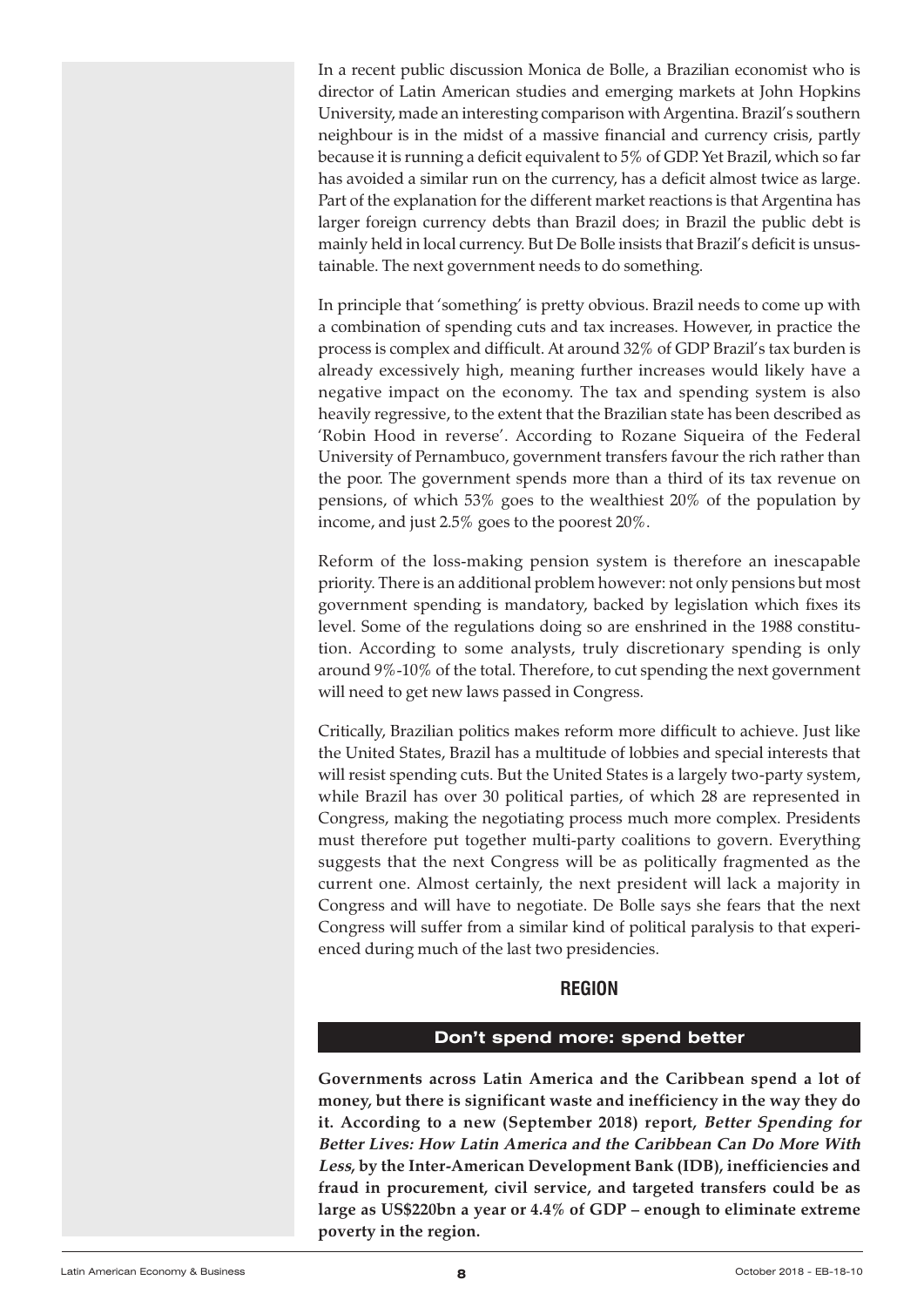In the good times, government spending goes up, but it isn't necessarily allocated to areas where it is most needed, or managed in the most efficient manner. In fact, the report says there are major variations in government spending across the region. Total public spending averages 29.7% of GDP, up by six percentage points since the early 2000s. However, it varies from 35% of GDP or above in Brazil and Argentina, down to 20% of GDP and below in the Dominican Republic and Guatemala. After the global financial crisis of 2007-2008 many Latin American counties rode a commodity windfall and raised their spending on things like public sector salaries and pensions. But the commodities boom has been over for a number of years now, and governments are finding it hard to cut back. Because spending is already skewed in various ways, simple across-theboard spending cuts are likely to be counterproductive.

The report suggests real savings can be made, but argues that they must be carefully targeted, and take into account the need to correct existing distortions. One result of the cuts so far is that public investment, needed to support future growth, has been hit much more than current expenditure. While per-capita public investment has grown by more than 50% in every other region of the world, in Latin America it has edged up by only 5%, remaining in real terms at roughly the same level as in the 1980s. Another interesting distortion in the current pattern of spending is that it is heavily skewed to favour older members of the population. Latin American and Caribbean governments spend four times more on the elderly than on the young. Pension and health expenditure takes 35% of the public sector budget now, and because of a rapidly ageing population, could rise to an unsustainable 78% by 2065.

Despite political rhetoric, government spending programmes actually do very little to redistribute income in favour of the poor. For 16 Latin American countries, direct taxes and cash transfers reduce inequality by an average of only 4.7%, compared with a reduction of 39% in a sample of developed economies. The report also says that better management of government funded infrastructure projects, which frequently overrun and come in over budget could save an amount equivalent to 1.2% of GDP or US\$50bn.

Better management of health budgets could extend life expectancy for four years. There is also evidence that Latin America's approach to combating crime is inefficient in resource terms. Heavy spending on policing and incarceration takes security spending up to 5.4% of government budgets, compared with only 3.3% in OECD countries where crime is actually much lower. The IDB says spending would be more effective if police organisation and efficiency is improved, and if there is better management of crime prevention programmes, targeting high risk places, people, and behaviours.

One of the most interesting comments in the report concerns the intangible elements that underpin budget decisions. One of these is that citizen levels of trust in government are low. The IDB notes "A lack of trust implies, among other things, that voters will prefer public policies that provide immediate benefits (such as transfers) over investing in education and infrastructure, whose benefits will not be perceived until many years later."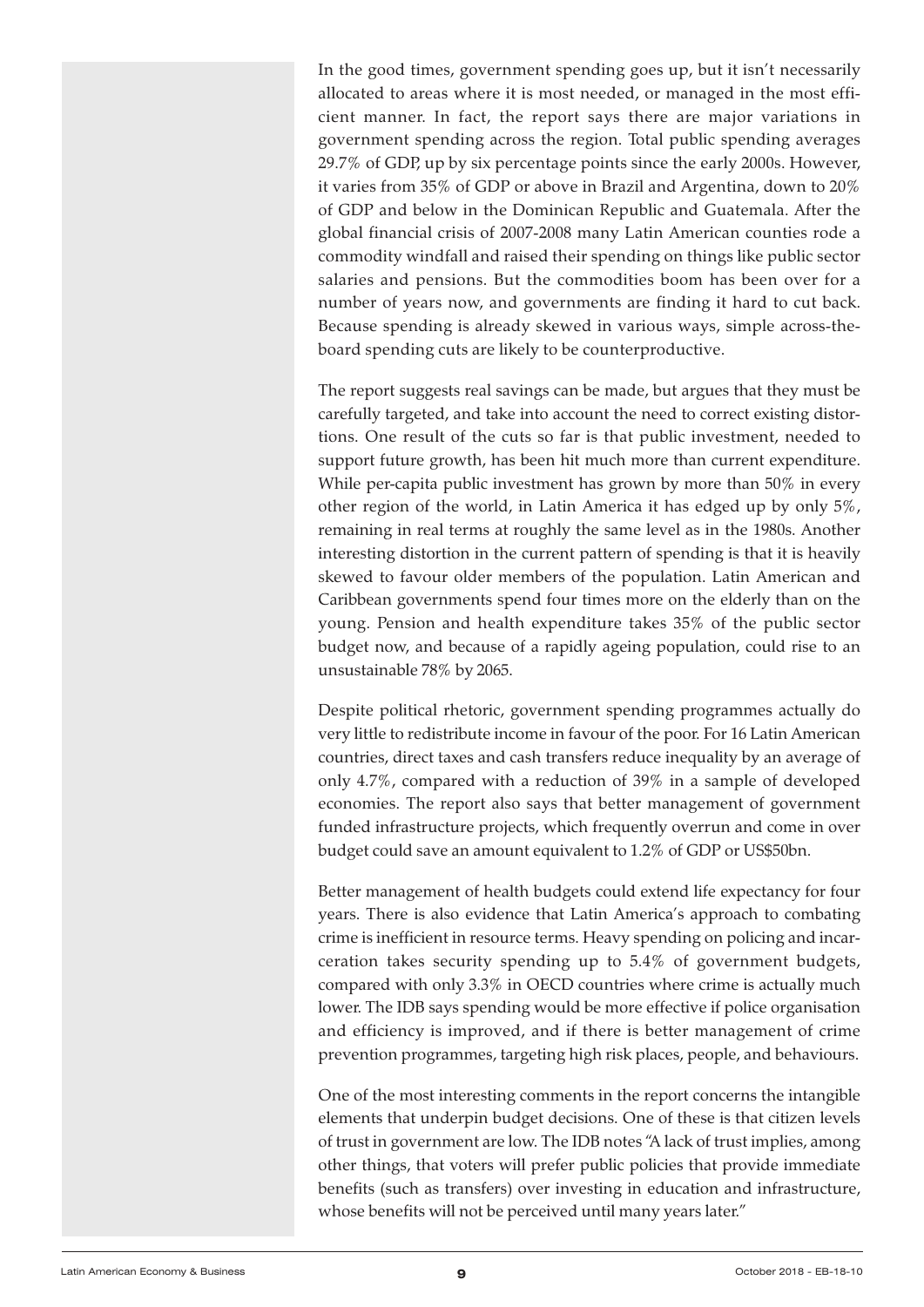# **ECONOMIC HIGHLIGHTS**

<span id="page-9-0"></span>

| Andean Countries: GDP growth (%)                                                                                       |           |                |                   |                   |                   |                   |
|------------------------------------------------------------------------------------------------------------------------|-----------|----------------|-------------------|-------------------|-------------------|-------------------|
| Quarterly figures are year-on-year growth                                                                              |           |                |                   |                   |                   |                   |
| <b>GDP</b>                                                                                                             | end 2017* | 2018 forecast* | 03 2017           | 04 2017           | 01 2018           | 02 2018           |
| Bolivia                                                                                                                | 3.9%      | 4%             | Not available yet | Not available yet | Not available yet | Not available yet |
| Colombia                                                                                                               | 1.8%      | 2.6%           | 2.0%              | 1.6%              | 2.2%              | 2.8%              |
| Ecuador                                                                                                                | 1%        | 1.3%           | 3.8%              | 3.0%              | 1.9%              | Not available yet |
| Peru                                                                                                                   | 2.5%      | 3.5%           | 2.5%              | 2.2%              | 3.2%              | 5.4%              |
| Venezuela                                                                                                              | $-9.5%$   | $-5.5%$        | No data           | INo data          | INo data          | No data           |
| *Figures from the United Nations Economic Commission for Latin America & Caribbean August 2018                         |           |                |                   |                   |                   |                   |
| Quarterly growth based on figures from the local central banks. Bolivia has ceased providing quarterly y-o-y GDP data. |           |                |                   |                   |                   |                   |

# **Brazil & Southern Cone: Inflation rate (%)**



**BRAzIL & SOUTHERN CONE**

| GDP growth (%) |           |                                                                        |          |         |                |                   |  |
|----------------|-----------|------------------------------------------------------------------------|----------|---------|----------------|-------------------|--|
|                | End 2017* | 2018 forecast**                                                        | 03 2017  | 04 2017 | <b>Q1 2018</b> | Q2 2018           |  |
| Argentina      | $-1.30%$  | 2.20%                                                                  | 3.80%    | 3.90%   | 3.60%          | 4.20%             |  |
| Brazil         | $-0.90%$  | 2.00%                                                                  | $-0.17%$ | 10.99%  | 1.29%          | 1.03%             |  |
| Chile          | 1.50%     | 2.80%                                                                  | 2.50%    | 3.30%   | 4.10%          | 5.30%             |  |
| Paraguay       | 4.00%     | 4.50%                                                                  | 3.10%    | 4.50%   | 4.10%          | Not yet available |  |
| Uruguay        | 3.00%     | 3.20%                                                                  | 2.20%    | 2.00%   | 2.20%          | 2.50%             |  |
|                |           | Annualised quarterly growth based on figures from local central banks. |          |         |                |                   |  |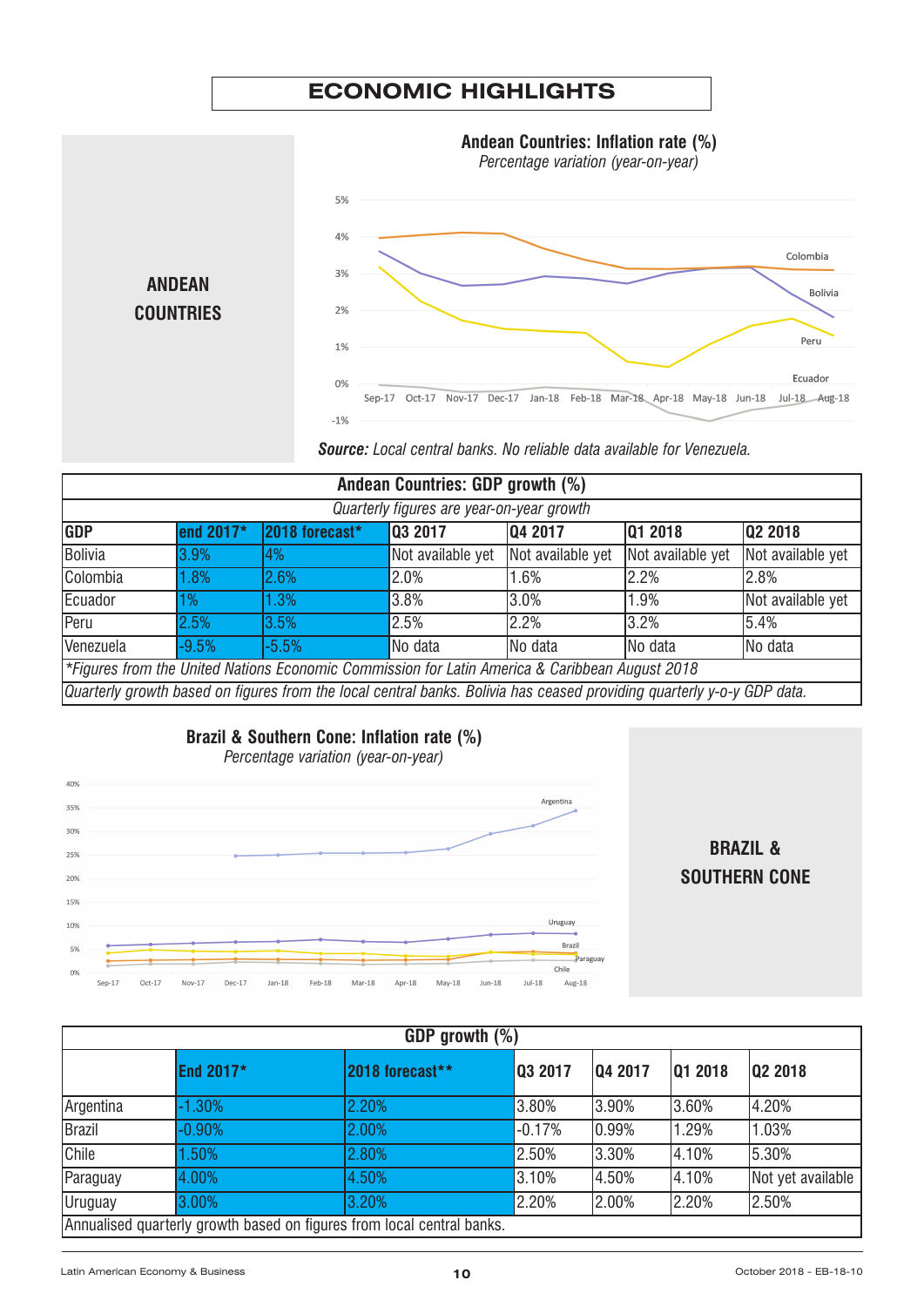# **ECONOMIC HIGHLIGHTS**



| Central America & Caribbean, selected countries: GDP growth (%)                             |           |                |                 |      |                                       |                    |  |
|---------------------------------------------------------------------------------------------|-----------|----------------|-----------------|------|---------------------------------------|--------------------|--|
| Quarterly figures are year-on-year growth                                                   |           |                |                 |      |                                       |                    |  |
| <b>GDP</b>                                                                                  | end 2017* | 2018 forecast* | 02 2017 03 2017 |      | 04 2017                               | 01 2018            |  |
| Costa Rica                                                                                  | 3.9%      | 4.1%           | 2.7%            | 2.8% | 3.2%                                  | 3%                 |  |
| Dominican Republic                                                                          | 4.9%      | 5.1%           | 3%              | 3%   | 6.5%                                  | 6.4%               |  |
| <b>El Salvador</b>                                                                          | 2.4%      | 2.5%           | 2.3%            | 2.4% | 2.4%                                  | 3.4%               |  |
| Guatemala                                                                                   | 3.2%      | 3.5%           | 2.3%            | 2.7% | 2.9%                                  | 2%                 |  |
| <b>Honduras</b>                                                                             | 3.9%      | 3.9%           | 4.5%            | 6.5% | 3.6%                                  | 3.1%               |  |
| Nicaragua                                                                                   | 4.9%      | 5%             | 4.3%            | 3.2% | 4.3%                                  | 2.3%               |  |
| Panama                                                                                      | 5.3%      | 5.5%           | 5.4%            | 5.4% | 4.9%                                  | 4.2%               |  |
| Jamaica                                                                                     | .2%       | 1.3%           | $-0.1%$         |      | range of 0.5%-1.5% range of 1.0%-2.0% | range of 1.0%-2.0% |  |
| Trinidad & Tobago                                                                           | $-2.3%$   | $10.5\%$       | $-3.4%$         | 2.7% | $-1.2%$                               | Not available yet  |  |
| *Figures from the United Nations Economic Commission for Latin America & Caribbean Dec 2017 |           |                |                 |      |                                       |                    |  |
| Quarterly growth based on figures from the local central banks                              |           |                |                 |      |                                       |                    |  |



Latin American Economy & Business **11** October <sup>2018</sup> - EB-18-10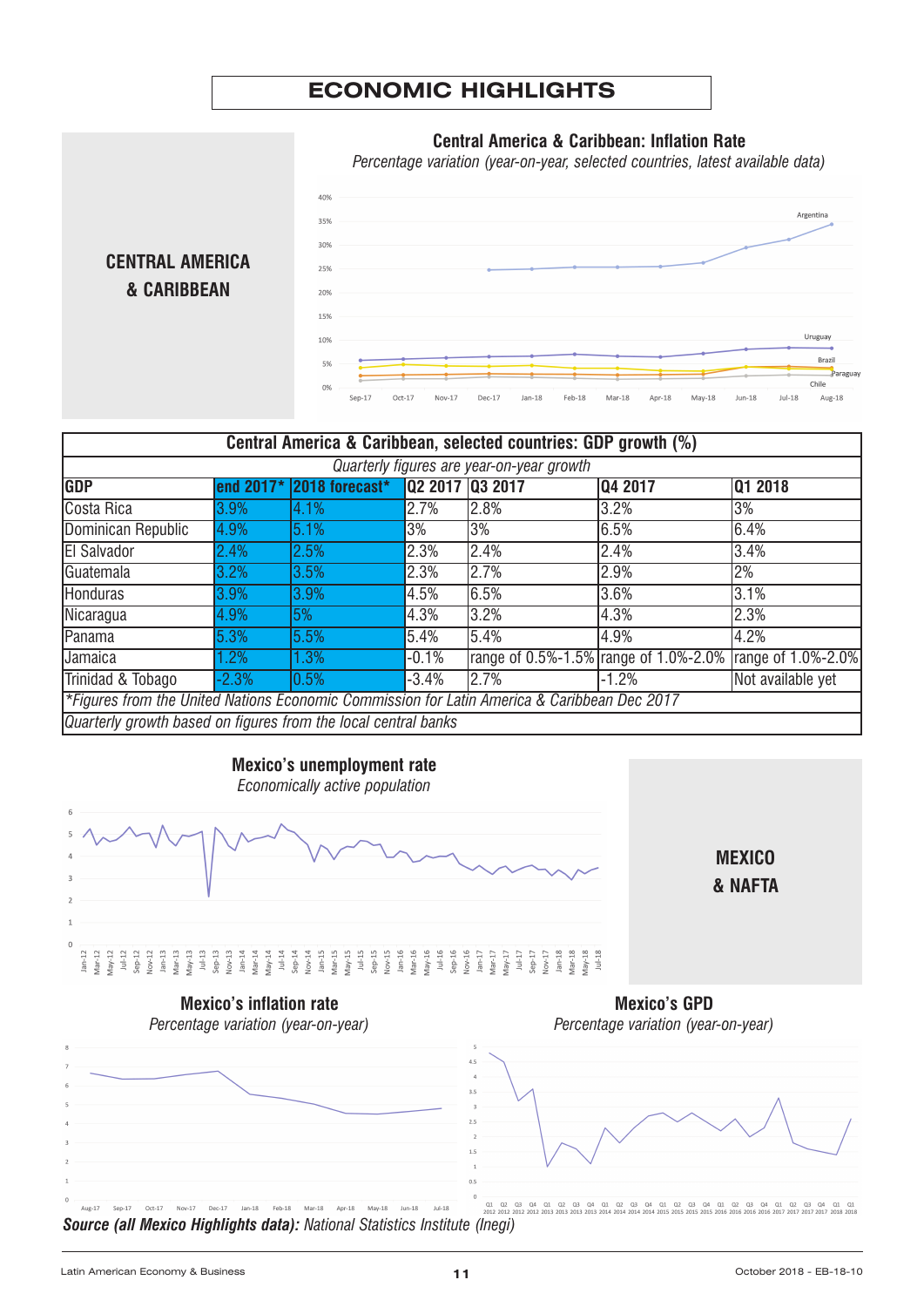# **COLOMBIA**

#### **No jam today**

<span id="page-11-0"></span>**The new administration of President Iván Duque has been promising tax reforms and other measures to improve the country's public finances. But by refusing to offer jobs and other benefits to political parties, he may be making it more difficult to get congressional approval for these initiatives.**

Next year's government budget, currently under discussion in Congress, has been set at COP258.9tn (US\$87.4bn). The overall value of the budget was fixed under the outgoing government in July. The new administration must work within that global figure although it can submit supplementary funding requests. The final version of the budget must be approved by 20 October. At the end of August finance minister Alberto Carrasquilla said there was a COP25.6tn (US\$8.6bn) shortfall, which would have to be found to ensure the country kept to its fiscal rule, under which the deficit must be narrowed from 3.1% of GDP this year to 2.4% next. More recently, officials say a rescheduling of public debt might reduce the short fall to COP14tn (US\$4.72bn).

Carrasquilla described the fiscal outlook for Colombia as "worrying". The fear is that Colombia's investment-grade credit rating may be at risk if the deficit is not controlled. In December last year S&P downgraded the country's credit rating to BBB- (one notch above junk status) while in February Moody's revised its outlook on Colombia from stable to negative.

Various plans have been under discussion to help cover the shortfall. The government has been promising a tax reform package, although Duque has recently been speaking instead of a "financing reform" which might be one smaller and less ambitious component of a wider package. One proposal is to increase VAT revenue, possibly by expanding the scope of the tax while lowering the rate from 19% to 17%. Together with other tax tweaks that might raise between COP12tn (US\$4.05bn) and COP13.5tn (US\$4.56bn) which would plug most of the budget gap.

But getting reforms and tax changes agreed may be that bit more difficult this year. Traditionally, Colombian governments offer jobs and influence to parties in the ruling coalition to ensure support for its legislative programme in Congress. In a number of countries offering such inducements is called pork barrel politics: ethically questionable perhaps, but often central to the realpolitik of getting things done. In Colombia handing out favours is known as 'mermelada' ('marmalade'). Duque, mindful of the strength of feeling about corrupt practices, has said his government will not be offering any marmalade. As he put it, "Relations between the powers of government cannot be transactional."

It is estimated that though a series of alliances the ruling Centro Democrático (CD) party can count on a majority in the Senate (54 out of 106 seats) and, while falling short of a majority, controls the biggest minority group in the lower house (83 out of 170 deputies). In theory, that should mean that by clinching a few more votes in the lower house, Duque can get his legislation approved. But the votes of at least one allied party, the Partido de la U, are not guaranteed: almost half of its deputies say that because their party was not given ministerial positions they may not vote for Duque's reforms. CD Senator Paloma Valencia has argued that the pressure of public opinion will replace the need for mermelada, but not everyone is as optimistic.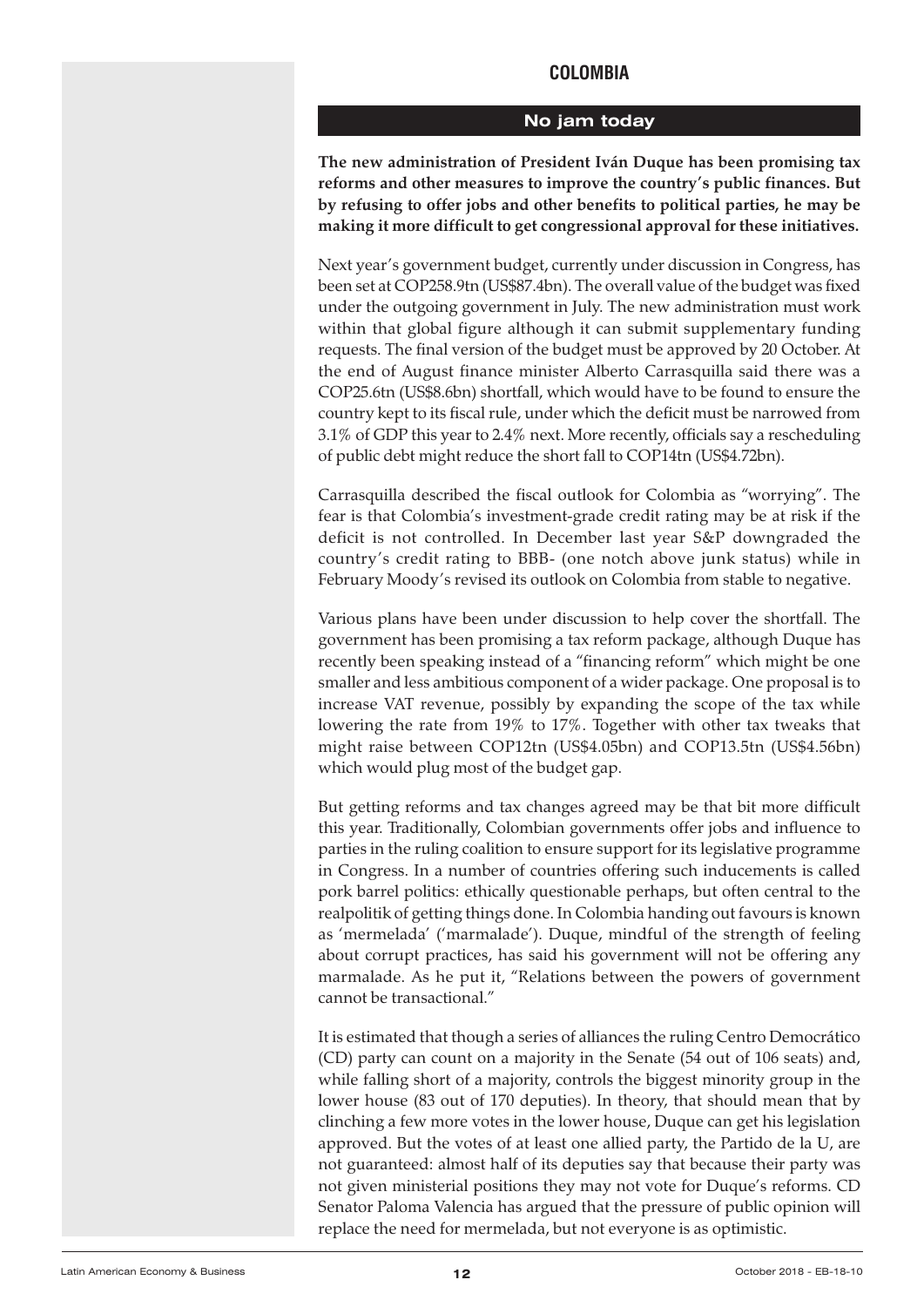# **VENEzUELA**

#### **What is the big sister thinking?**

<span id="page-12-0"></span>**Venezuelan President Nicolás Maduro visited China from 14-16 September, signing a series of cooperation agreements. According to the Venezuelan version, the agreements were worth billions of US dollar and showed that China, a country Maduro described as Venezuela's 'big sister', remains fully committed to helping his nation in a time of need. But despite a lot of smoke and mirrors, some say Beijing is still limiting its exposure to Venezuelan risk.**

The Venezuelan account was definitely upbeat. Maduro said that as a result of the visit "there are financing commitments to increase oil production, and gold production, as well as investment in more than 500 development projects within Venezuela." The Venezuelan information ministry said a total of 28 bilateral cooperation agreements had been signed in Beijing, including US\$184m in financing for an oil joint venture and the transfer of 10% of another project to China. Maduro spoke of billions of dollars' worth of incoming oil and gold investments, as well as an agreement to import Chinese pharmaceuticals into his country. The biggest headline-grabbing announcement was that the China Development Bank (CDB) had agreed to extend a US\$5bn credit line to boost heavy oil production from three joint ventures between PDVSA of Venezuela and CNPC of China. In a subsequent good-will gesture China sent Peace Ark, a hospital ship, on a week-long visit to the port of La Guaira to offer free medical attention to the local population.

But there is reason to believe that, not for the first time, the Venezuelans are hyping up their description of the relationship to a couple of notches higher than Chinese officials believe it is at. Maduro admitted that in the last three years there had been "difficulties" in the bilateral relationship. Notably, Chinese officials made no specific mention of the US\$5bn CDB loan and adopted a friendly, but more measured tone (this suggests that the loan is not yet a done deal). It is widely estimated that over the years China extended between US\$60bn and US\$70bn in financial loans to Venezuela. There is little clarity over how the money was used. The Latin American country has lagged behind on repayments to China (and indeed, also remains in partial default on loans and bonds held by Western creditors). Most repayments to China are now made in kind through crude oil shipments. While no precise data has been published it is thought that Venezuela owes China at least US\$20bn in overdue interest and principal. Given this state of affairs the Beijing authorities may well be hesitant to throw more good money after bad.

The visit may nevertheless be significant as at least a partial move to rebuilding the Sino-Venezuelan relationship. Since 2014 relations between the two countries had cooled as a result of Venezuela's failure to properly account for the loans it had been given and because of its apparent inability to stop the decline in its oil production and boost crude exports back to China. To some extent Russia's state-owned Rosneft stepped in to fill the gap, providing US\$6.5bn in oil-backed loans to PDVSA.

China's re-engagement with Venezuela can be at least partly explained by a tightening international oil market, which increases the attractiveness of acquiring more 'barter oil' from Venezuela. The emerging trade war between Beijing and Washington may also have been a factor. In addition, the Chinese seem to be taking some practical measures to protect their investments. Interestingly if the US\$5bn loan to the PDVSA-CNPC joint venture goes ahead, China will deploy officials to monitor that it is spent appropriately.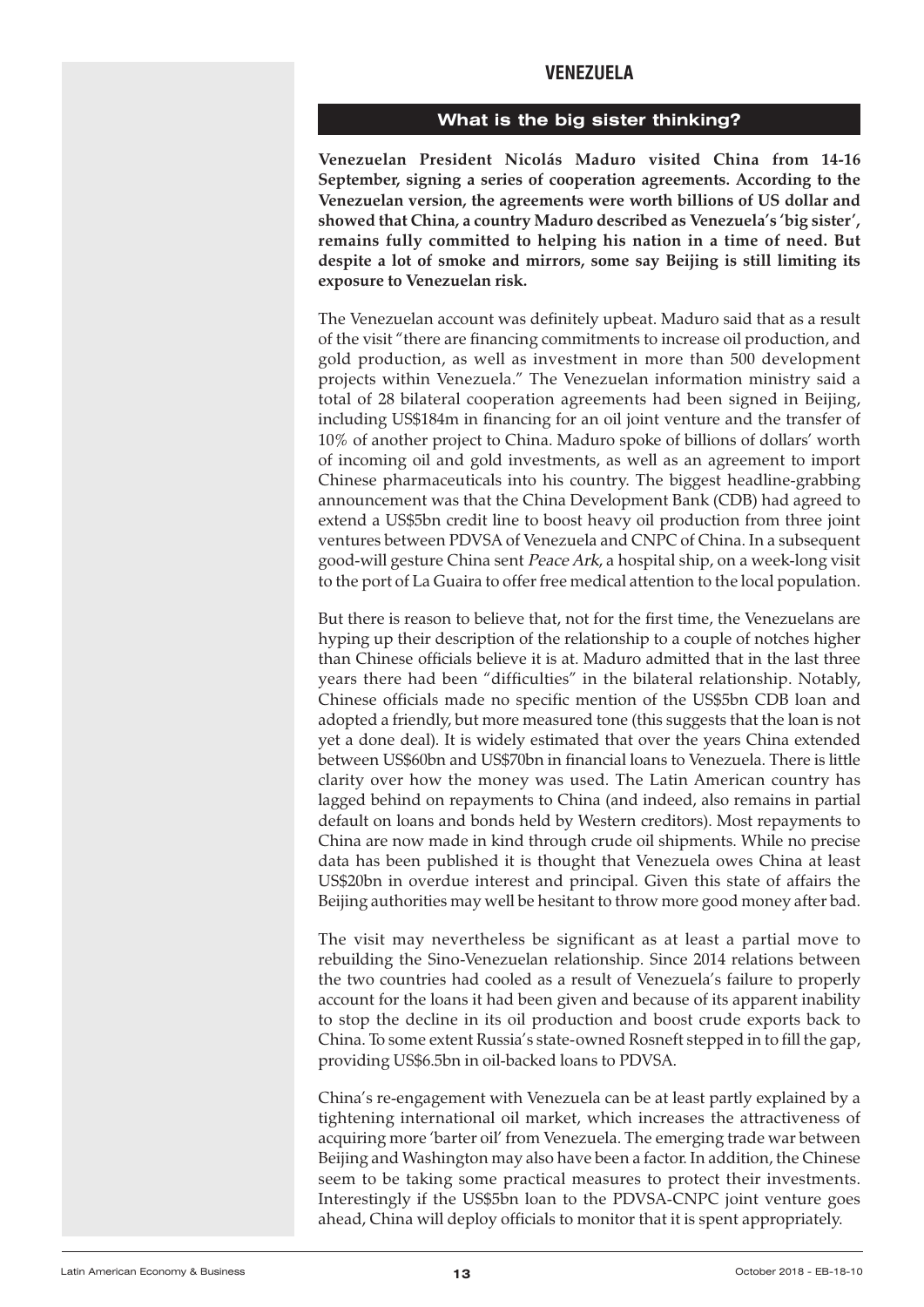# **REGION**

#### **Andean interest rates heading up?**

<span id="page-13-0"></span>**Central bank interest rates in three Andean countries (Chile, Peru, and Colombia) could be about to begin moving up, heralding a new monetary tightening cycle.**

London-based consultancy Capital Economics has come up with a formula to try and anticipate when a monetary tightening policy is about to begin. This formula is currently suggesting rates will shortly move up across three of the major Andean economies, Chile, Peru and Argentina. Five criteria are involved. First, the question is whether each central bank has previously warned that an increase is on the way (the Chilean central bank tends do so explicitly, while those in Peru and Colombia tend to give more subtle hints). The second criterion is whether inflation is rising. The third is whether inflation has reached the upper half of the target band. Fourth, a good predictor of a tightening cycle is if GDP growth has accelerated by at least one percentage point in the year before the rates are increased. And in fifth place, a rise in forward-looking inflation expectations also provides an important marker.

Taking all these factors into consideration Capital Economics sees higher rates on the way. Chile meets four out of the five conditions, although inflation remains below target. The country's inflation rate is nevertheless expected to push up and exceed the target in September, with a possible interest rate hike on the way in October. Colombia meets three of the five conditions. Inflation is above target, but has not accelerated recently and there have been no central bank hints about a rate increase. So tightening is not expected to begin until the end of Q119. In Peru, which meets the least criteria, inflation is not rising particularly strongly, and the rate is still in the lower half of the target band. However, the rate is also expected to increase quite sharply triggering rate hikes by the end of the year.

#### **PANAMA**

#### **Government seeks to loosen the purse strings**

**The government submitted a request to the National Assembly in late September to modify fiscal responsibility legislation in order to allow a US\$300m increase in spending. A commission from the finance ministry gave its initial approval on 1 October, but debate has continued in the legislature on the issue. If the bill is approved by the National Assembly, the fiscal deficit ceiling will rise to 2% of GDP this year, significantly above the legally-mandated ceiling of 0.5% under the current fiscal responsibility legislation.**

The Panamanian government has a mixed record in complying with the fiscal responsibility legislation that came into effect from 2009. That law established a maximum deficit ceiling of 1% of GDP, but aside from an initial success in cutting the deficit to 0.9% of GDP in that year, the authorities missed the target in the following few years. Recognising this slippage, the fiscal framework underwent modifications in 2012, with new legislation establishing new and looser targets, envisaging a consolidation from a deficit of 2.9% of GDP in 2012 back to 1% of GDP in 2017, after which the reform targeted a reduction in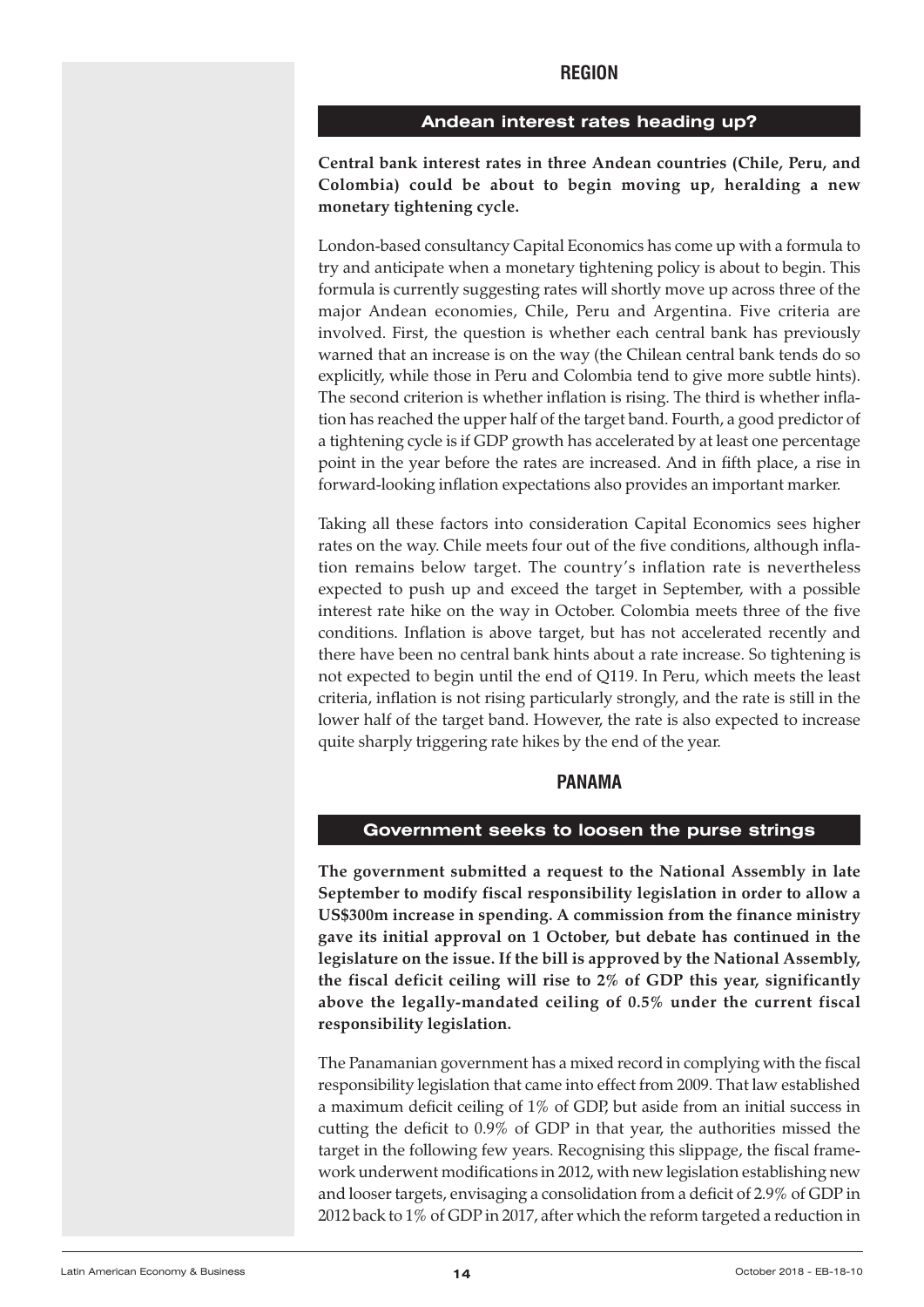the deficit to 0.5% of GDP. Since then, the authorities have managed to reduce the deficit, using funds from the Panama Canal Authority and the sovereign wealth fund to keep budget shortfall under control. However, the authorities have indicated that they will miss this year's target by a wide range, talking recently about a deficit level of 1.6%-1.7% of GDP.

## **Deficit ceiling set to be adjusted upwards**

The government argues that changes are necessary to the legislative framework to allow greater flexibility when domestic economic growth slows. However, opposition parties have criticised this justification, stating that the original fiscal responsibility legislation provides adequate provisions for an easing of deficit targets when GDP growth slows, or in times of national emergency (for example following severe weather damage, with flooding in the past lifting government spending). The proposed changes to the fiscal responsibility law would mean that the deficit ceiling would rise to 2% of GDP this year, falling to 1.75% of GDP in 2019 and 1.5% from 2020 onwards.

Upward revisions to the permitted fiscal deficit will place continued pressure on public debt levels. Although as a share of GDP this is not particularly onerous (around 40% of GDP), this ratio has risen in recent years as public debt has risen sharply in nominal terms. According to the finance ministry, the public debt stock stood at US\$24.7bn in August 2018, up over US\$7bn since President Juan Carlos Varela took office in July 2014. Public debt stocks also rose sharply under his predecessor, Ricardo Martinelli, with a US\$6.8bn increase during his five-year term in office. The danger is that continued persistent fiscal deficits will require financing, meaning that the public debt:GDP ratio will rise further.

# **GDP growth is slowing**

This comes at a time when domestic economic growth is decelerating, albeit to still-strong levels. According to the authorities, real GDP growth has decelerated steadily from a rate of 6.1% in the first quarter of 2017 to 3.1% in the second quarter of 2018. The slowdown has been broad-based across many sectors, but weaker activity in the transport & communications sector (which includes Canal activity and accounts for 12% of GDP) has undoubtedly contributed to this trend. The sector is still growing, but more weakly (from 10.6% in the first quarter of 2017 to 5.2% in the first quarter of 2018, before a slight rebound in the second quarter). The construction sector is a similar size and has also witnessed a weakening in growth, from 6.6% in the first quarter of 2017 to a contraction of 1.2% in the second quarter of 2018. The financial services sector (which includes both national retail banking and offshore services and accounts for around 6% of GDP) has also registered slowing growth rates.

The second-quarter results mean that average real GDP growth stood at 3.7% – a far cry from the 6% envisaged in the 2018 budget bill. This is likely to be having an impact on budget revenue inflows, as a result of below-target tax earnings, which in turn will partly explain the larger-than-anticipated budget deficit. The danger is that economic growth momentum is clearly slowing, making the government's projected 5.9% GDP growth target that next year's budget is based on look equally ambitious. Assuming that the government's proposals related to fiscal responsibility legislation pass, there will be somewhat of an extra boost from government consumption, but this is unlikely to fully compensate for signs of decelerating growth elsewhere.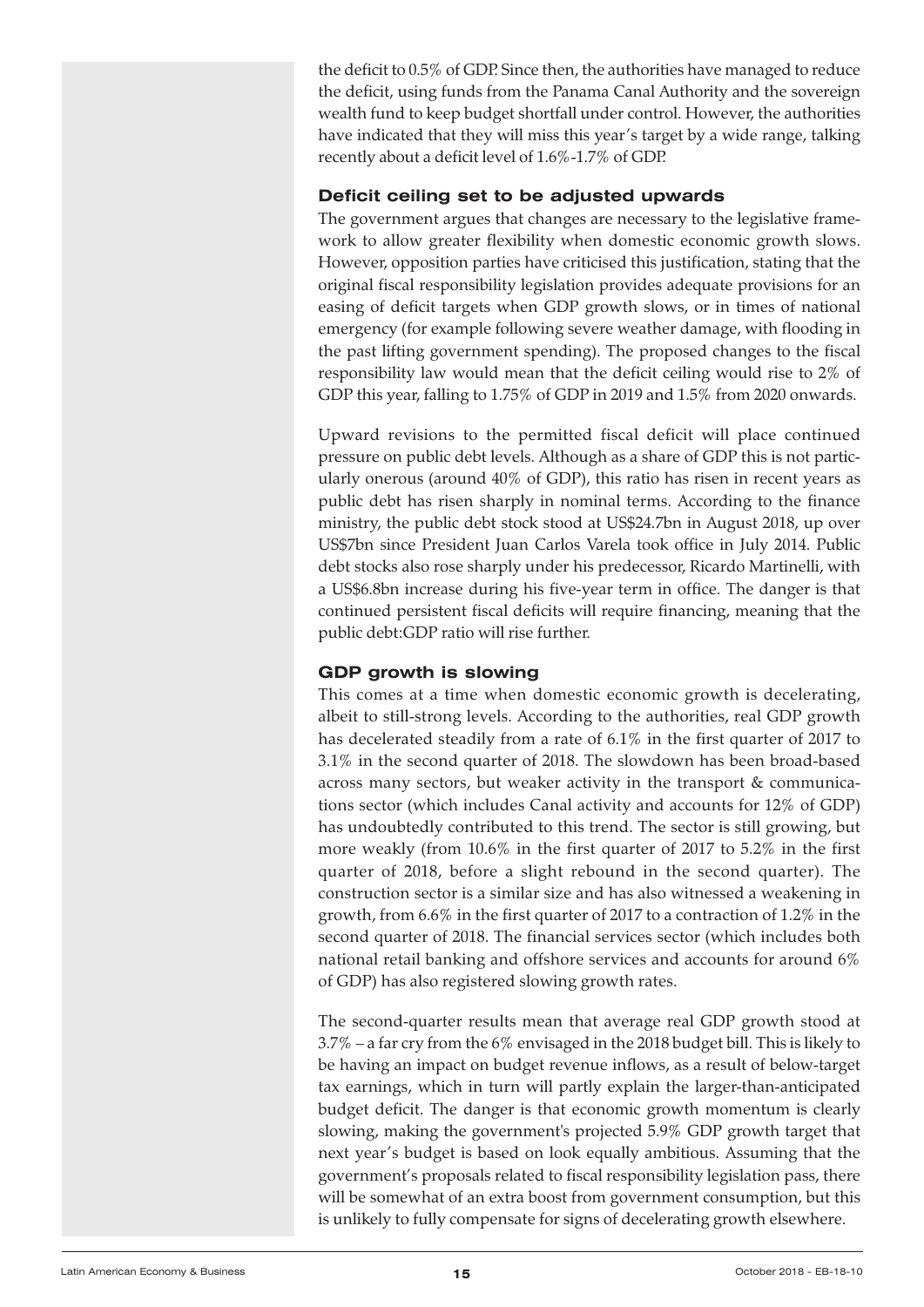#### <span id="page-15-0"></span>**"Renewed passion and energy" for Caribbean integration**

**From 5-6 September Barbados played host to two Caribbean Community (CARICOM) meetings. In a briefing to the press afterwards, chairman of CARICOM and prime minister of Jamaica Andrew Holness and chairman of the Council on Finance and Planning (Cofap), Antigua's Prime Minister Gaston Browne said that there was a "renewed energy and passion" in the Community.**

The meetings in Barbados were of two CARICOM sub-committees: Cofap; and the prime ministerial sub-committee on the Caribbean Single Market and Economy (CSME), the proposed initiative currently being explored by CARICOM that would integrate all of its member states into a single economic unit.

The next important event for the Community falls in December, in the form of a special meeting of CARICOM Heads of Government which will take place in Trinidad and Tobago. Both the CSME and Cofap meetings came up with recommendations to send to the December special meeting which, if adopted, could have far-reaching consequences for CARICOM members.

Outlining the recommendations to come out of the CSME meeting, Barbados's Prime Minister Mia Mottley drew attention in particular to the threats faced by the region from climatic events and natural disasters, and highlighted proposals to help mitigate them in the future, among which would be an expansion of the categories of workers who can move and work across the region on the CARICOM Skills Certificate.

"Right now there are 10 categories [of workers] and we have agreed to recommend an eleventh category of agricultural workers, primarily because we recognise the importance of being able to obtain food security across the region, particularly in these difficult and turbulent times.

"And…after the realisation of what the climate can do and hurricanes can do and now we see earthquakes disrupt the whole production and distribution cycle, we are conscious and sensitive to the fact that we have to be able to move the region closer to a level of food security in ways that we were not perhaps as assiduous about doing in recent times," Mottley said.

In addition to the new worker category, the CSME sub-committee is recommending that CARICOM establish a single registration mechanism for companies, through the principle of mutual recognition, so that in the future businesses would be able to operate within a single, pan-CARICOM jurisdiction. The measure is designed to boost cross-Caribbean investment, reduce companies' operating costs, and remove regulatory impediments.

The sub-committee has also recognised the capacity constraints on law makers and their institutions at a national level, which limits their ability to draft and pass legislation that would boost economies and living standards, and assist with further CARICOM integration. To counter this, the subcommittee is recommending the establishment of a regional law reform centre able to develop 'model laws' for social and economic sectors.

Prime Minister Browne set out the Cofap recommendations, saying that leaders had agreed to the establishment of a regional deposit insurance system to help to establish a higher level of protection for depositors against losses due to the failure of financial institutions.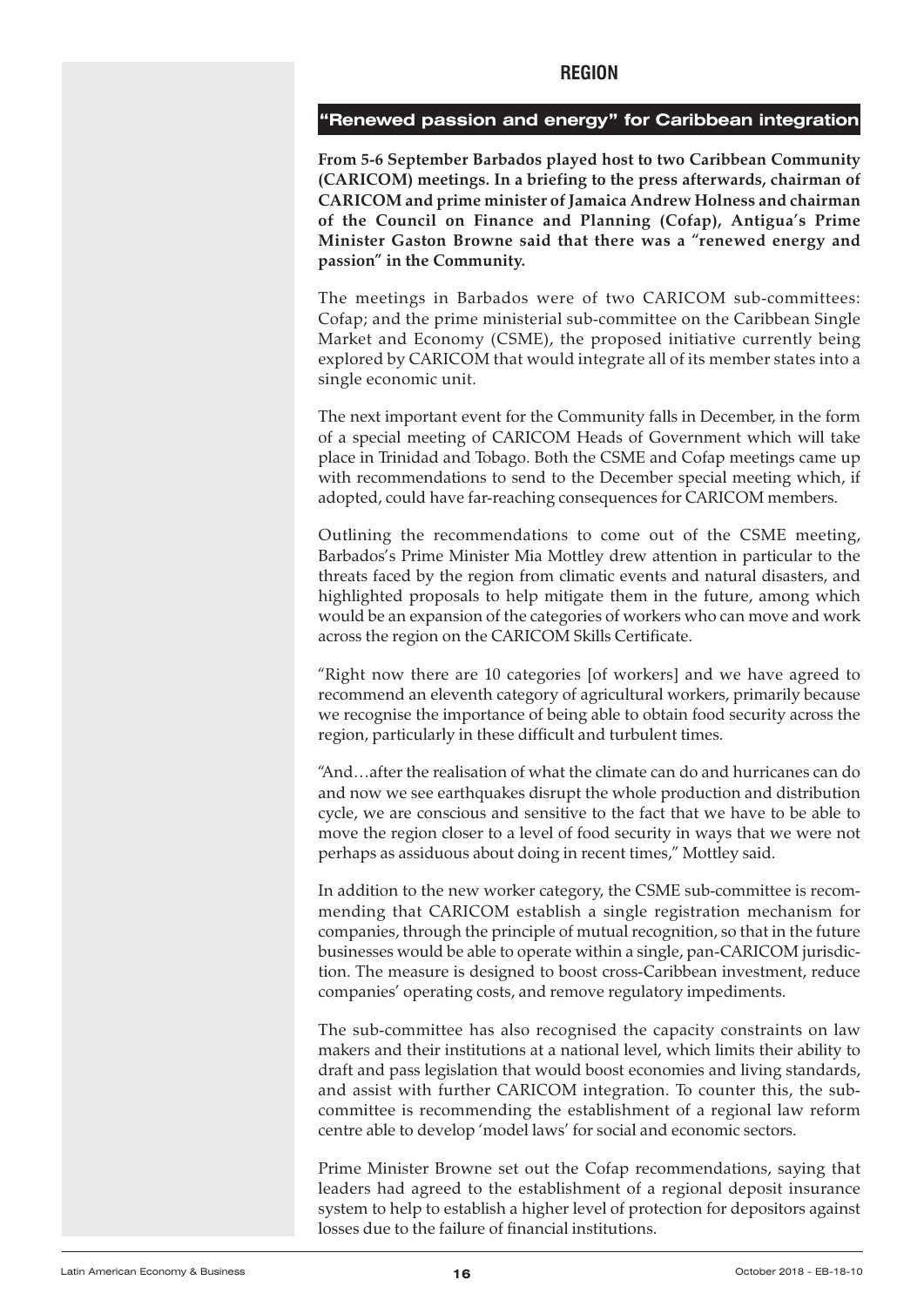<span id="page-16-0"></span>He added that the need for the system was clear given the precedent set by the past failure of financial institutions within the region, and was required as a matter of urgency to enhance the financial safety-net for depositors and even for investors in the CSME.

"We also took follow up action on the mandate from the CARICOM Heads of Government calling for the finalisation of some of the relevant instruments before the Inter-sessional meeting in February of 2019, and others by next July. These include the Community Investment Policy; an investment code; an incentives régime; and an integrated capital market; starting with the adoption of model securities market legislation," he added.

Prime Minister Browne said that agreement was also reached on expediting the finalisation of the CARICOM Financial Services Agreement, and approval was given in principle for the objectives of the CARICOM Credit Reporting policy. He explained that the policy would promote financial inclusion for nationals across CARICOM by providing for the regulation of the operations of credit bureaux and cross-border exchange of credit information within the Community.

In the past, criticism of CARICOM has focussed on it's becoming stagnant. In 2017, Guyana's President David Granger, then-Chairman of CARICOM, said that the Community, in particular the CSME, "must not be allowed to become a victim of equivocation and procrastination". The outcomes of the two meetings demonstrate a growing awareness among the region's political leadership that unless CARICOM nationals and businesses can see firm outcomes from the CSME the integration process will stagnate, and eventually fizzle out.

The indications are that all of the recommendations brought to December's special meeting will be approved by heads of government, paving the way for further integration. CARICOM Secretary-General Ambassador Irwin LaRocque said that he expects the recommendations to lead to important agreements.

# **REGIONAL BUSINESS REVIEW**

# **BRAzIL**

# **Amid higher oil prices, Petrobras targets higher production**

**Higher global oil prices have benefitted state-run oil company Petrobras' underlying accounts, generating a higher second-quarter profit, even while underlying production volumes have disappointed. However, in mid-September the company's CFO – Rafael Grisolia – stated that he expects the recent slide in oil production to reverse in 2019, with the company targeting firm growth in output of 8%-10%. Combined with the possibility of still-high oil prices, this would allow the company to reduce its heavy debt burden.**

The Petrobras CFO did not provide any details about where the anticipated increase in production would come from, but the firm has previously stated that it intends to begin producing oil from four new platforms during the fourth quarter of 2018, with a fifth platform coming on stream in 2019, which combined are likely to have a more significant impact on average production levels in 2019. These platforms are in the pre-salt Santos basin, with two fields located in the Lula oil field and two in the nearby Buzios field. Both fields are already active, with new blocks beginning to come on stream. The fifth platform is located in the smaller Berbigao oil field, again located in the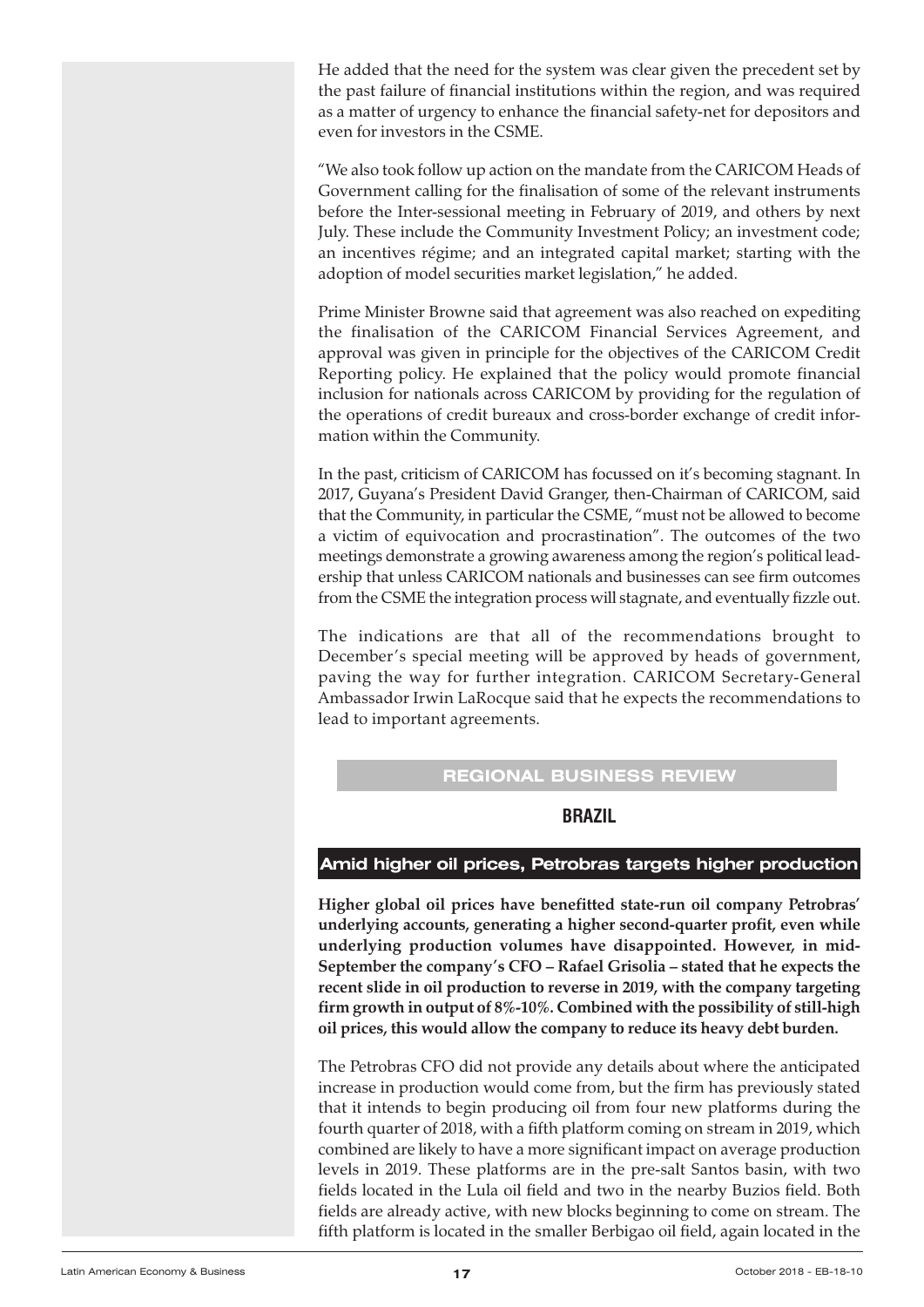<span id="page-17-0"></span>same cluster in the Santos basin. The company said that further details of new production would be outlined in Petrobras' 2019-2023 business plan, which is set for release in December.

#### **Higher oil prices facilitate debt reduction**

The company's ambitious oil production targets are accompanied by plans to reduce its large debt stock, with the CFO also outlining plans to cut debt by US\$10bn next year, from an estimated US\$69bn at the end of 2018. This forms part of a broader plan to reduce the ratio of net debt to earnings before interest, tax, depreciation and amortisation (EBITDA) from around 3.5 currently to 2 in 2019 (and 1.5 beyond that, which would bring Petrobras in line with levels of other large oil companies).

The recent trajectory of global oil prices will provide renewed confidence that Petrobras might continue making progress on reducing its debt stock. Brent oil was trading at close to US\$85/lb in early October, a level not seen since late 2014, with prospects of still-higher prices in the coming months as the impact of US sanctions on Iran (which come into effect on 4 November) feed through to tighter oil market supplies. Futures prices are continuing to rise, with investors even beginning to talk about the prospect of oil prices reaching the psychologically-important mark of US\$100/b – something that would have appeared inconceivable even six months ago, when Brent was trading at only around US\$65/b. Petrobras has indicated that an improved bottom line would allow the company to resume building oil platforms again, rather than the current policy of leasing them from other firms, although – pending the publication of the 2019-23 business plan – this is not currently likely before 2023.

#### **CUBA**

#### **Gloomy picture for agricultural sector**

**Despite long-running government efforts to boost domestic agricultural production, output levels remain weak. Not only has final data released from the Oficina Nacional de Estadisticas (ONE, the national statistics office) downgraded total agricultural production figures for last year, but a separate data release from ONE in mid-September stated that agricultural sales fell by 14.4% year on year in the first half of 2018, implying still-weak levels of domestic productivity.**

A breakdown of the statistics from ONE show a broad-based decline across all major crops. Production of most fruit fell, as did meat, with a particularly sharp fall in cereals production. There was also a similar decline between state and non-state sub-sectors. Agriculture comprises a relatively small share of GDP but it is a large source of employment. Domestic production levels are important because slippage puts pressure on the government to increase food imports, which can cause difficulties given Cuba's limited holdings of foreign reserves. This has particularly been the case with the demise of the Venezuelan economy, since Cuba has seen its supplies of cutprice oil fall sharply, pushing up the cost of energy imports on the open market. The government's goal is therefore to lift agricultural production, in order to ease the burden of food imports and bolster the overall balance of payments (efforts to increase currently low levels of foreign reserves form part of a broader policy goal of unifying the dual exchange-rate system).

In this context, the news that agricultural production slipped last year, and appears to have fallen further in the first half of this year, is disappointing.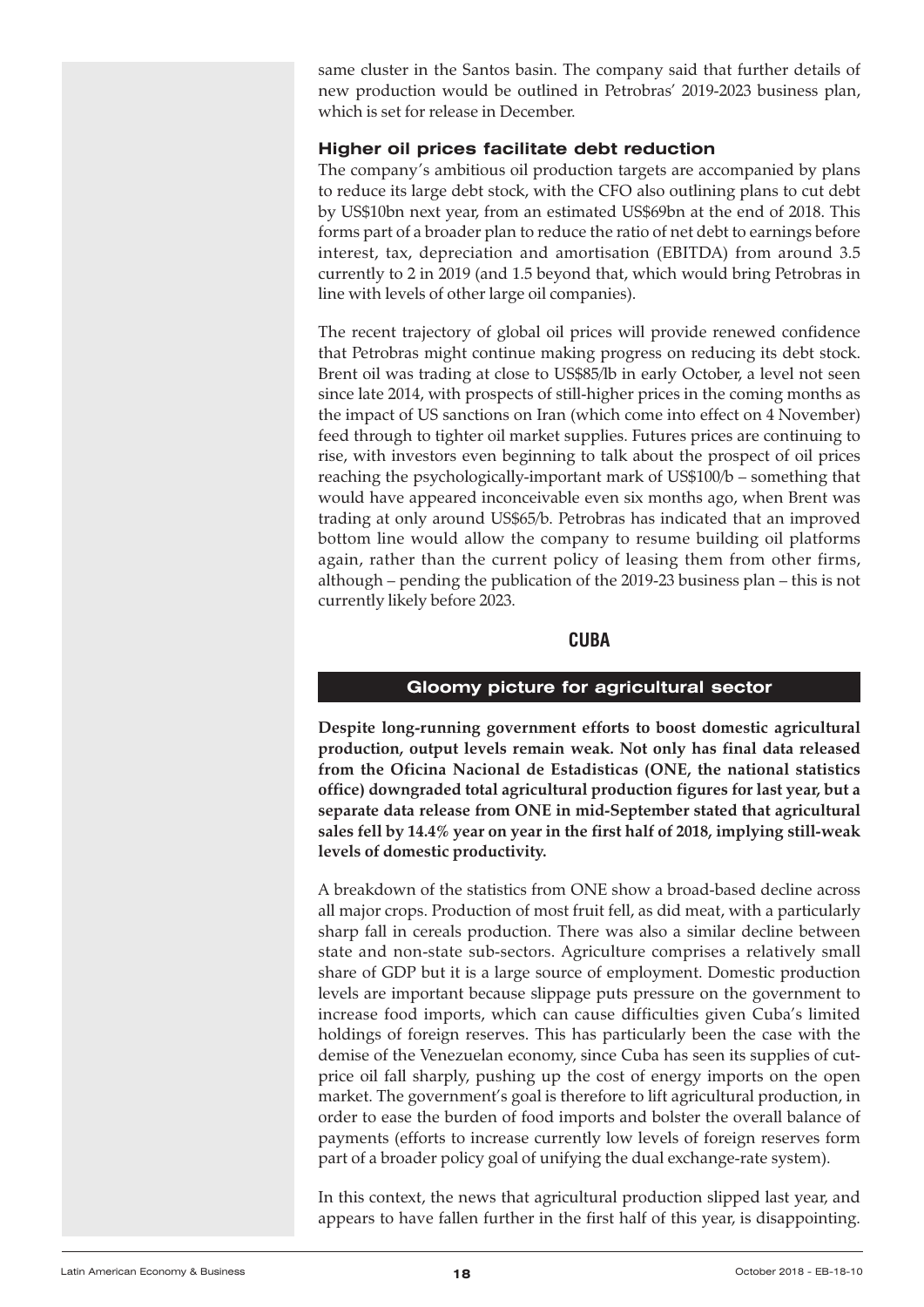<span id="page-18-0"></span>The government had stated at the end of 2017 that agricultural output had risen by 3% during the full calendar year, which at the time came as somewhat of a surprise as the sector had been hampered by drought earlier in the year and then the effects of Hurricane Irma, which hit the island last September. The recent downward revision to agricultural production data is therefore more in line with the state of play in the sector last year, while ongoing weak conditions in early 2018 are likely to explain the apparent continued fall in production in 2018.

## **Cuban president seeks to boost food imports from US**

Data from the first half of the year show that sales of agricultural produce fell by 11.5% year on year. State-run markets registered only a small, 3.1% decline, while the privately-run markets saw sales fall by 10.8%. Other retail channels, which include small kiosks, agricultural co-operatives, and independent 'cuenta propria' producers, saw a much sharper drop in sales, of close to 30%. Import data is not yet available, but it is likely that weaker domestic production levels have forced the authorities to increase food imports, which already stand at over US\$2bn. A visit by Cuban President Miguel Diaz-Canel to New York in late September, where he met representatives from US agriculture, was designed to encourage agricultural exports from the US to Cuba, with the president acknowledging that boosting food imports from the US would ease freight costs compared with other import markets that are further away.

# **FALkLANDS**

#### **Slow progress on Sea Lion project**

**Rockhopper Exploration has given renewed signs of optimism about the prospect of eventually beginning exploration as part of the Sea Lion project in the Falkland Islands. In late September, the firm stated that the field development plan is "substantially agreed" and that it is doing all it can to begin operations next year.**

Rockhopper is one of the partners in the Sea Lion project, which aims to explore potential oil reserves in the North Falkland Basin, which it believes could contain 1.7bn barrels. The other partner is Premier Oil, with both firms reportedly investigating partnerships with service providers in order to expedite the start of drilling. Rockhopper has indicated that it is looking at exploring 23 subsea wells, with an anticipated initial cost of US\$1.5bn until oil comes on stream (targeted at 2021). It stated that that discussions are continuing with the Falkland Islands government regarding the necessary documentation to secure a final investment permit.

However, the company also indicated that "much work" still needed to be done to finalise the funding of the project, which could delay the start of drilling. The project has long been in the works, but various factors have delayed progress. These have included questions over the quantity of potential oil reserves, uncertainty over whether they are commercially viable to exploit, political tensions with the Argentine government, as well fundamental uncertainties over financing of the project. With oil prices having risen sharply in recent months, and the prospect of further increases in the short term, Rockhopper and Premier Oil may be hoping that it will be easier to secure financing for the project, which they hope may produce 80,000 barrels/day. However, given that financing currently does not appear to be in place, the targeted start date of next year appears optimistic.